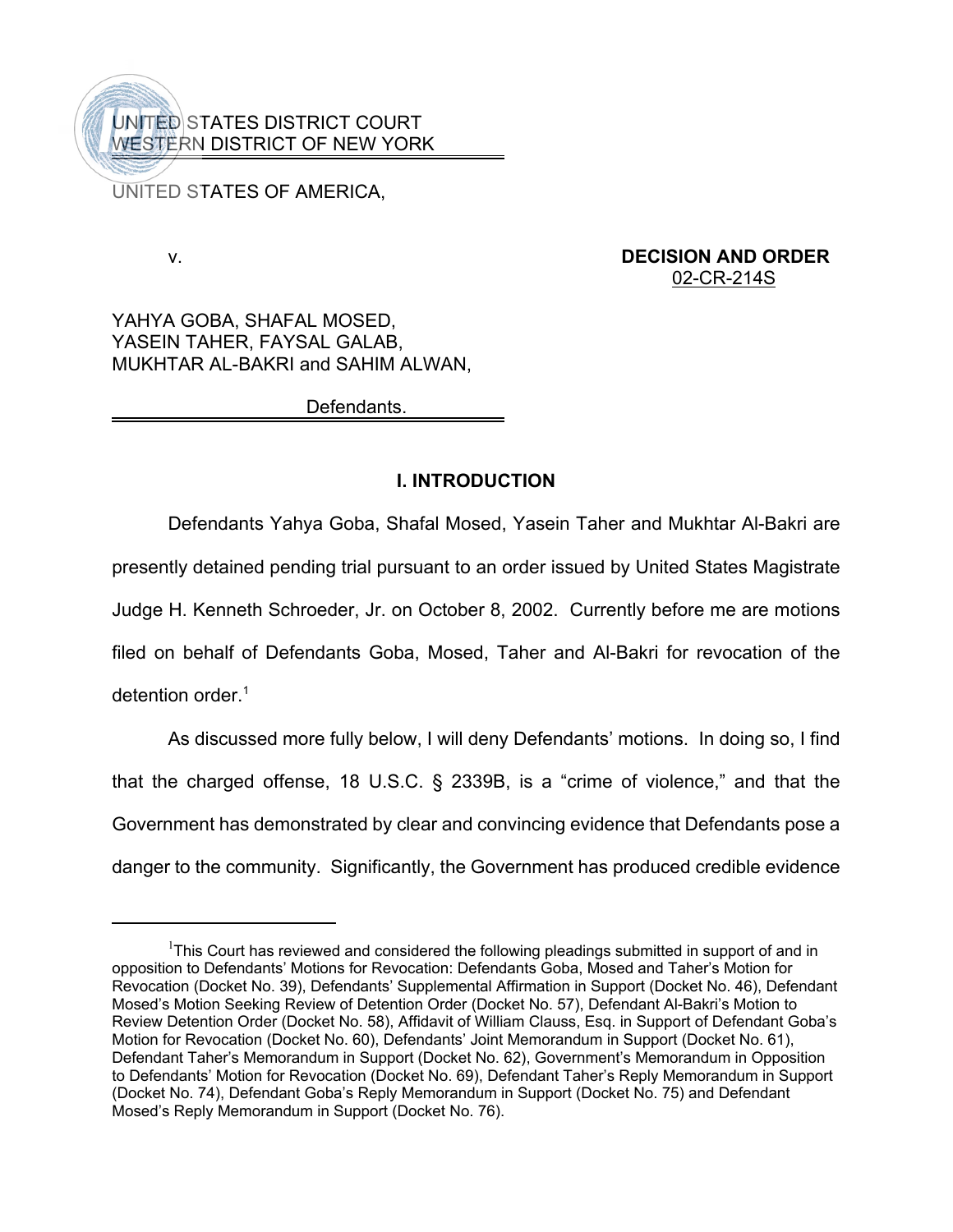that each defendant associated himself with al-Qaeda, a designated terrorist organization with the avowed aim of inflicting death and destruction on American citizens and interests. In reaching my decision, I note that the express purpose of a terrorist training camp such as al-Farooq is to make its participants more dangerous (and thus more useful to the terrorist group) than they were before they received the training. Given the well-known modus operandi of terrorist organizations such as al-Qaeda, the stated goals of Usama bin Ladin, and the evidence regarding the type of training that each Defendant received while at the camp, I find that no release condition or combination of release conditions will adequately safeguard the community.

In addition, I find that the Government has proven by a preponderance of the evidence that each defendant poses a risk of flight if released. The Government proffered evidence indicating that each defendant has the ability to sustain himself abroad, either with his own resources or through the use of an international support network. This ability, combined with Western New York's proximity to the Canadian border and the potential period of incarceration faced by each defendant, is sufficient to establish that no release condition or combination of conditions will assure the continued appearance of these Defendants.

Therefore, Defendants Goba, Mosed, Taher and Al-Bakri shall remain detained pending trial.

With respect to the other two defendants in this case, Faysal Galab and Sahim Alwan, it should be noted that Defendant Galab's detention will continue following a plea agreement executed on January 10, 2003. Further, although Defendant Alwan is subject to pretrial release on conditions, he has not yet applied for release and I have issued a stay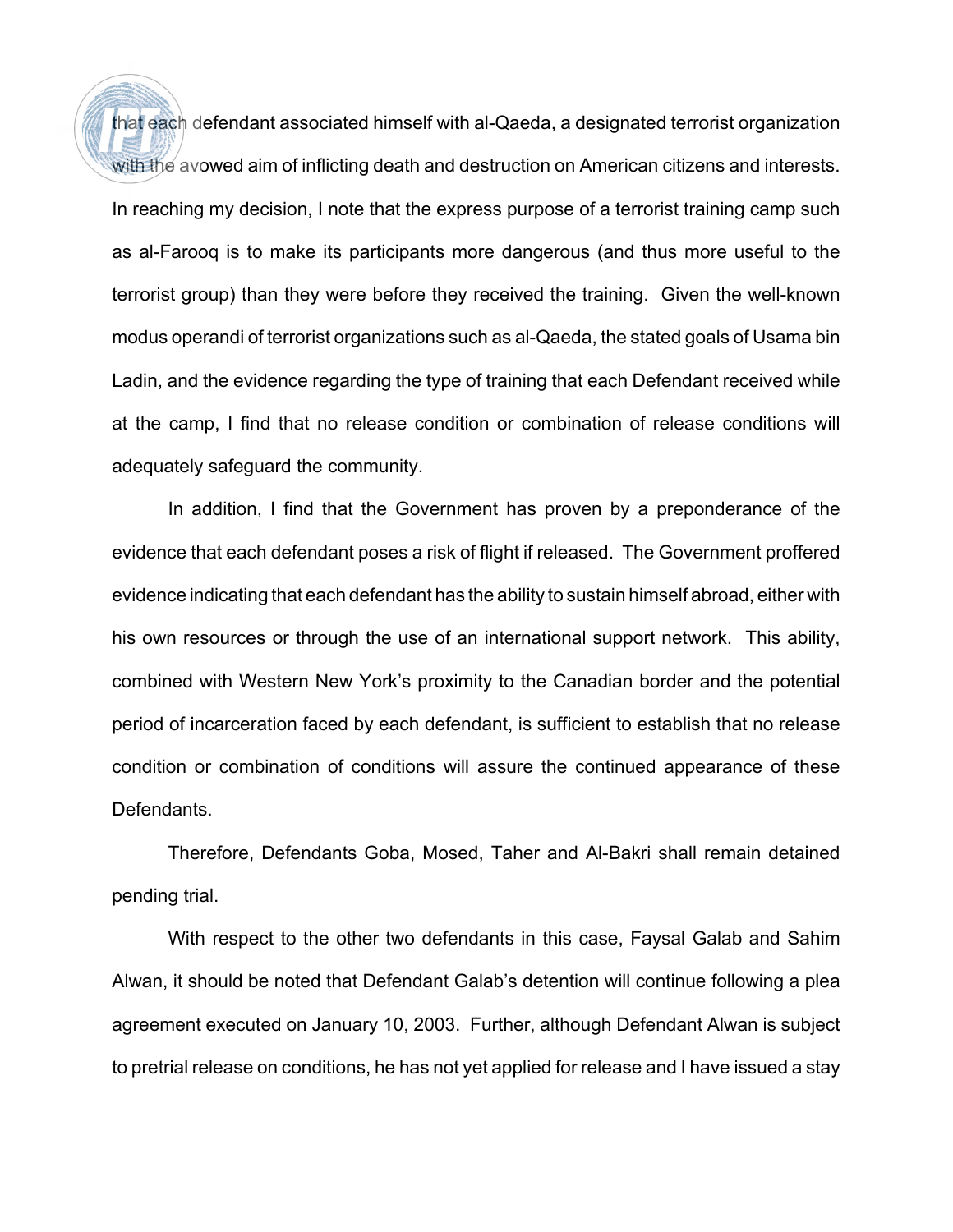of his release pending resolution of a motion for reconsideration filed by the Government on January 13, 2003.

### **II. BACKGROUND**

On October 21, 2002, a federal Grand Jury in the Western District of New York indicted each of the above-captioned defendants on two counts of violating 18 U.S.C. §§ 2339B and 2. Count One charges each defendant with conspiring to knowingly provide material support and resources to al-Qaeda, a foreign terrorist organization, in violation of 18 U.S.C. § 2339B. Count Two charges each defendant with the substantive offense of knowingly and unlawfully providing material support and resources to al-Qaeda, in violation of 18 U.S.C.  $\S$ § 2339B and 2.<sup>2</sup>

Briefly, the Government alleges that during the spring and summer of 2001, Defendants traveled in two separate groups from the United States to Pakistan, and from Pakistan to Afghanistan, where they attended an al-Qaeda terrorist training camp. Defendants allegedly received firearms and other tactical training, underwent anti-American and anti-Israeli indoctrination, were lectured on martyrdom and the justification for using suicide as a weapon, and attended a speech personally given by Usama bin Ladin that, in part, emphasized the need to prepare and train for a "fight against the Americans." After several weeks, Defendants left the camp and returned to Lackawanna, New York. All resumed their regular lives until their arrests on or about September 13, 2002.

At their initial appearances after their arrests, the Government moved for the pretrial

 $^{2}$ Prior to the Grand Jury's Indictment, Defendants had been charged in two separate criminal Complaints: one encompassing Defendants Goba, Mosed and Taher, and another covering Defendant Al-Bakri.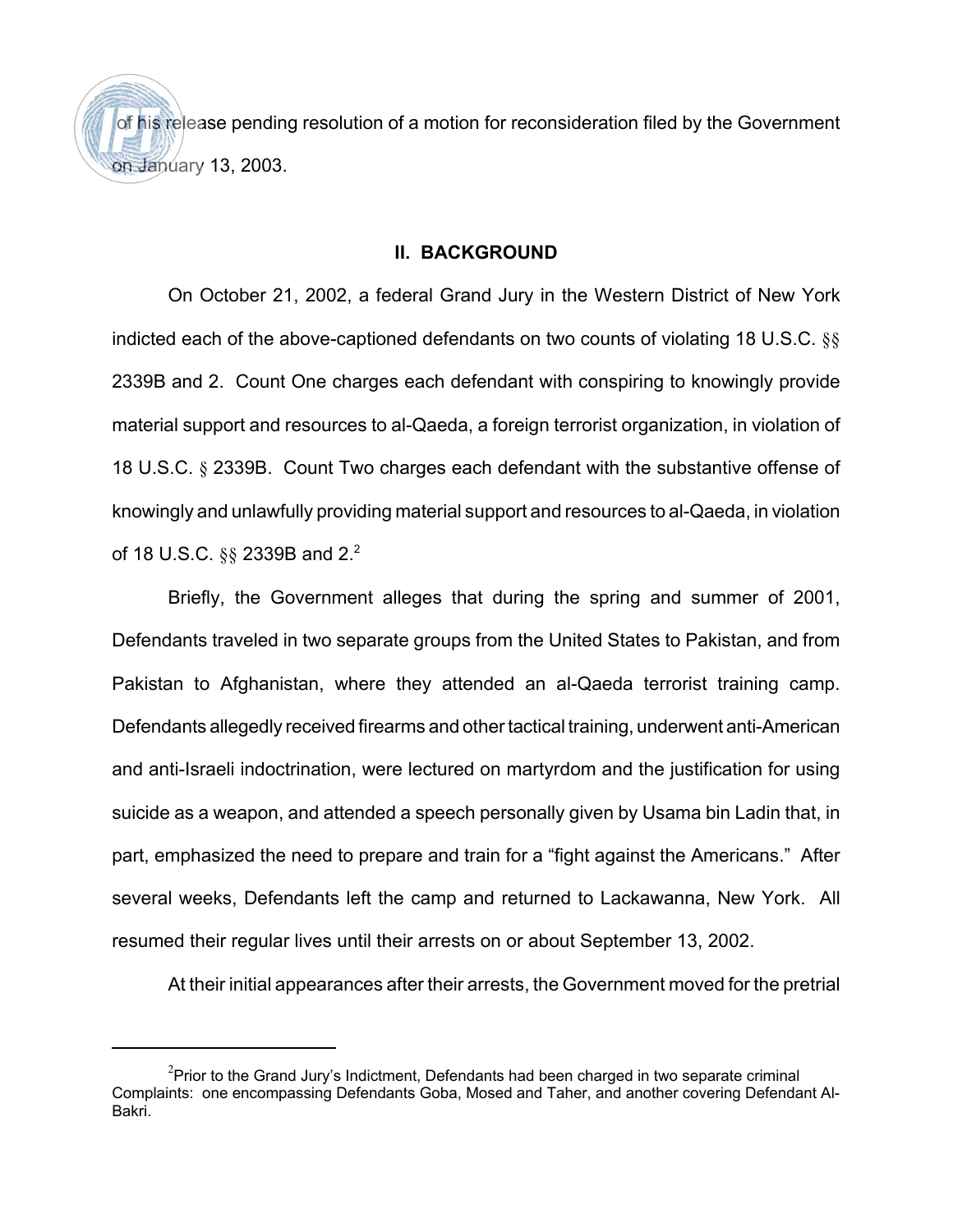detention of each defendant.<sup>3</sup> Defendants opposed the Government's motion, prompting Judge Schroeder to conduct a single, comprehensive detention hearing that ultimately spanned the course of four days – September 18, 19 and 20, 2002, and October 3, 2002. Defendants were present and represented by assigned counsel during the hearing, at which the Government and Defendants proceeded by way of proffer with exhibits.

On October 8, 2002, Judge Schroeder issued a widely publicized Decision and Order granting the Government's Motion to Detain in part and denying it in part. United States v. Goba, 220 F.Supp.2d 182 (W.D.N.Y. 2002). Attached to Judge Schroeder's Decision and Order is a twenty-six page synopsis of the proof offered by the Government and Defendants during the hearing. See id. at 196-223. Neither the Government nor Defendants have submitted any new information or evidence to supplement that which was presented during the detention hearing. Thus, the record developed before Judge Schroeder constitutes the complete record of Defendants' detention proceedings. Familiarity with Judge Schroeder's Decision and Order and the accompanying attachment is presumed.

Shortly after Judge Schroeder issued his Decision and Order, Defendants filed motions for revocation with this Court. At a status conference on October 28, 2002, I accepted the parties' jointly proposed briefing schedule, which culminated in oral argument on the motions on December 30, 2002. Upon completion of oral argument, I deemed Defendants' motions submitted and took the matters under advisement.

#### **III. DISCUSSION and ANALYSIS**

 $3$ Defendants Goba, Mosed and Taher initially appeared on their criminal Complaint on September 14, 2002; Defendant Al-Bakri initially appeared on his criminal Complaint on September 16, 2002.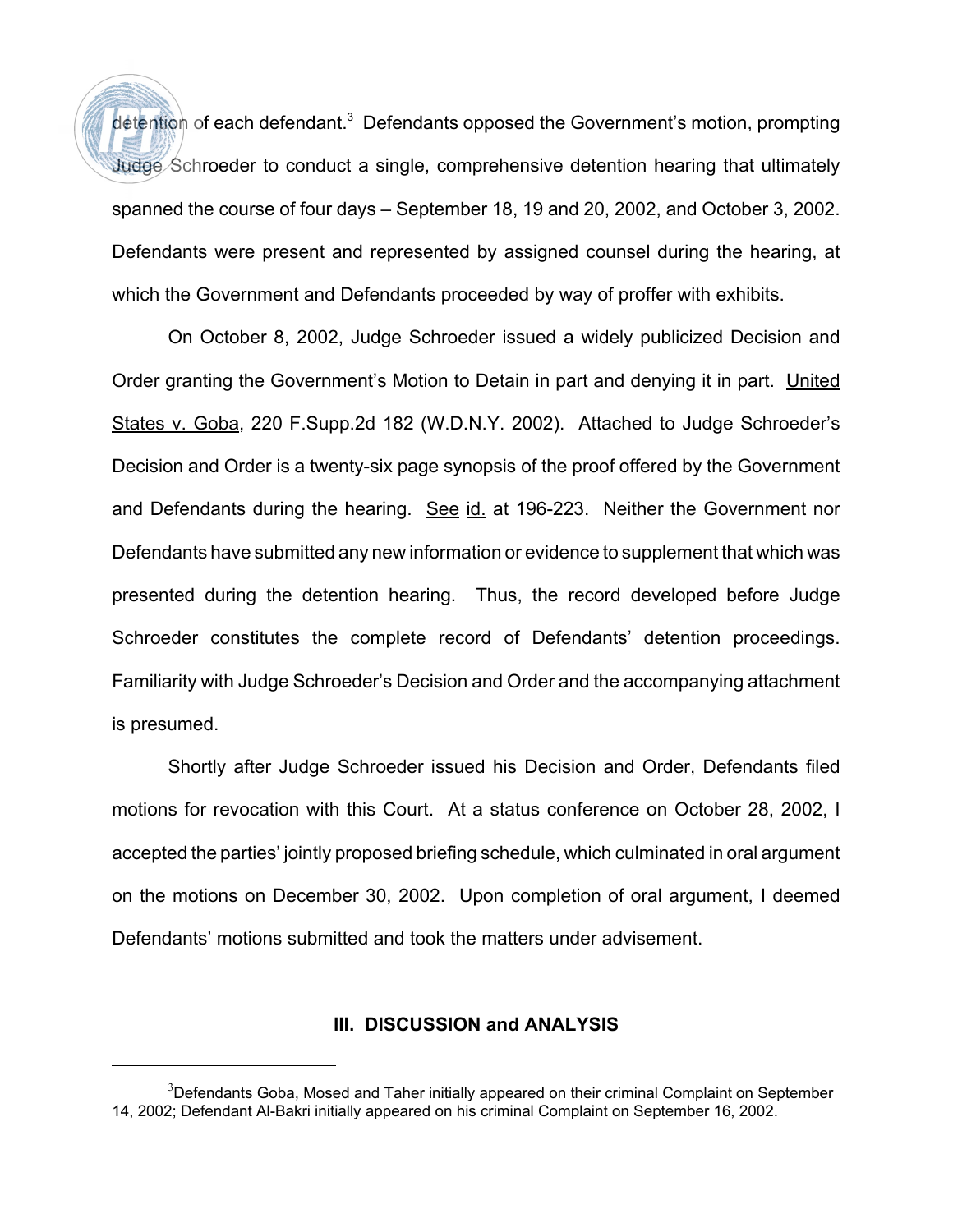### **Standard of Review**

Eighteen U.S.C. § 3145(b) provides the mechanism by which a defendant may seek review of a magistrate judge's pretrial detention order by a district judge having original jurisdiction over the matter. Defendants properly invoked this review procedure by timely filing the instant motions for revocation as provided for in  $\S 3145(b)$ .

Having received Defendants' motions, this Court must conduct a *de novo* review of Judge Schroeder's detention order. See United States v. Leon, 766 F.2d 77, 80 (2d Cir. 1985); United States v. Marra, 165 F.Supp.2d 478, 481 (W.D.N.Y. 2001). Under this review standard, this Court will judge the issues anew, but in doing so, utilize the factual and evidentiary record developed during the detention hearing before Judge Schroeder. However, as is required under *de novo* review, this Court will reach its own independent findings of fact and conclusions of law. See Leon, 766 F.2d at 80 (finding that on *de novo* review, a district court "should not simply defer to the judgment of the magistrate, but reach its own independent conclusion").

### **B. Bail Reform Act Overview**

Under the Bail Reform Act, 18 U.S.C. §§ 3141, et seq., pretrial detention is available only pursuant to  $\S$  3142(e).<sup>4</sup> See 18 U.S.C.  $\S$  3142(a)(4); <u>United States v. Dillard</u>, 214 F.3d 88, 90-91 (2d Cir. 2000). That subsection expressly authorizes the pretrial detention of a defendant upon a judicial finding that "no condition or combination of conditions will reasonably assure the appearance of the person as required and the safety of any other

<sup>&</sup>lt;sup>4</sup>This Court notes that the provisions of the Bail Reform Act have withstood constitutional scrutiny. See, e.g., United States v. Salerno, 481 U.S. 739, 755, 107 S.Ct. 2095, 2105-06, 95 L.Ed.2d 697 (1987)(rejecting Fifth Amendment Due Process and Eighth Amendment Excessive Bail challenges to the Bail Reform Act).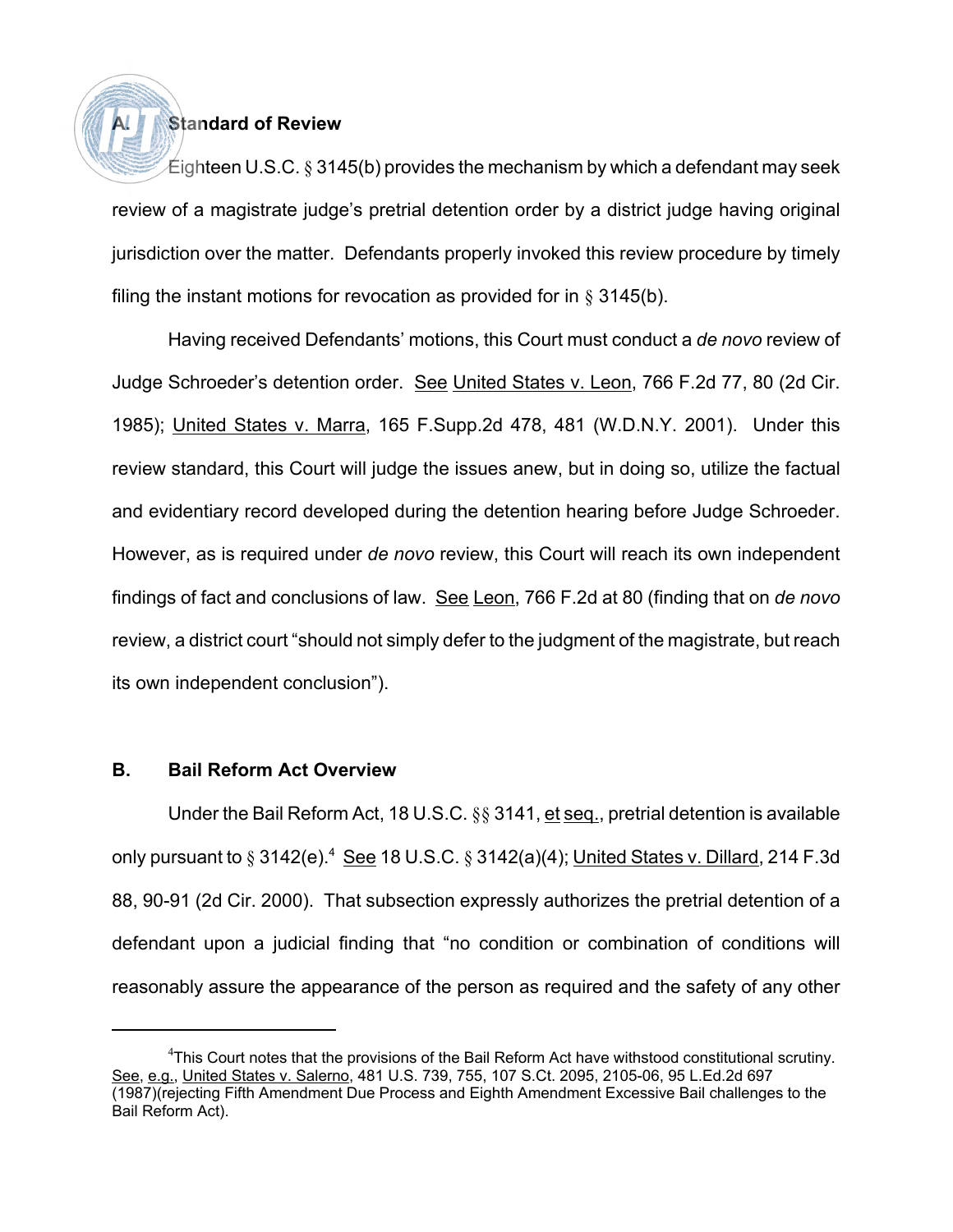person and the community."18 U.S.C. § 3142(e).

Pretrial detention under  $\S 3142(e)$ , however, must be predicated on at least one of the six categories or entry points enumerated in  $\S$  3142(f). Satisfaction of any category triggers a mandatory detention hearing before a judicial officer. See 18 U.S.C.  $\S$  3142(f). Three of the categories,  $\S$  3142(f)(1)(A)-(C), are based on the nature of the charged offense, including the potential term of incarceration;  $\S 3142(f)(1)(D)$  is based on the nature of the charged offense and the defendant's prior criminal record; and the final categories, §§ 3142(f)(2)(A) and (B), are based on whether there is a serious risk that the defendant will either flee, or obstruct justice or threaten a prospective witness or juror. See Dillard, 214 F.3d at 91; see also 18 U.S.C. § 3142(f). It is the government's burden to prove by a preponderance of the evidence that the defendant falls into one or more of the six categories. See United States v. Friedman, 837 F.2d 48, 49 (2d Cir. 1988) (per curiam).

Assuming satisfaction of one of the six entry points, the court must next examine the factors set forth in  $\S$  3142(g) in connection with its determination as to whether any condition or combination of conditions set forth in § 3142(c) will reasonably assure the defendant's appearance and the safety of other persons and the community. See 18 U.S.C. §§ 3142(c) and (g); see also Friedman, 837 F.2d at 49. In this regard, the Government must establish risk of flight by a preponderance of the evidence, see United States v. Jackson, 823 F.2d 4, 5 (2d Cir. 1987), or danger to others and the community by clear and convincing evidence, see United States v. Ferranti, 66 F.3d 540, 542 (2d Cir.  $1995$ ).<sup>5</sup>

<sup>&</sup>lt;sup>5</sup> Under certain circumstances set forth in § 3142(e), a rebuttable presumption arises that no set of conditions will assure the defendant's appearance and the safety of others and the community. None of the circumstances giving rise to this presumption are present in this case.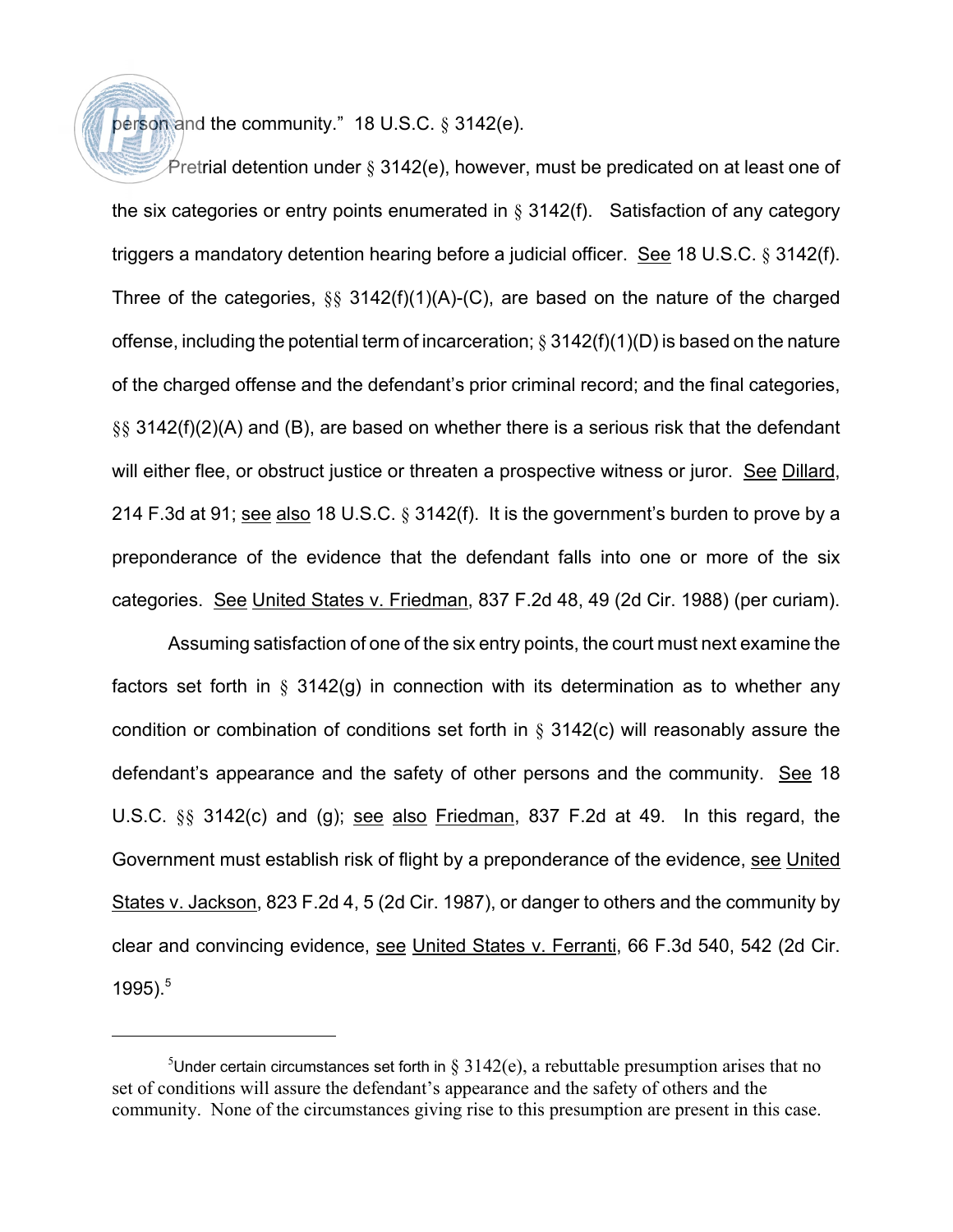**C. Defendants' Points of Argument**

Defendants' points of argument can be distilled into five distinct areas: (1) the Government improperly proceeded by proffer, (2) 18 U.S.C. § 2339B is not a "crime of violence," (3) Defendants are not flight risks, (4) Defendants are not dangers to the community, and (5) there are conditions that this Court could impose to assure each defendant's future appearance and the safety of the community.<sup>6</sup> Each point will be discussed in turn.

## **1. Proceeding by Proffer**

The Bail Reform Act sets certain parameters within which detention proceedings must be held. For example, it requires that any detention hearing be held immediately upon the defendant's initial appearance and that the defendant be afforded an opportunity to testify, present witnesses, cross-examine witnesses, and present information by way of proffer or otherwise. 18 U.S.C. § 3142(f). Generally though, detention proceedings are informal: the Federal Rules of Evidence do not apply, and the Government is held to burdens of proof less than the customary criminal burden of proof beyond a reasonable doubt. See id.

The Bail Reform Act remains silent, however, regarding how the Government must

Moreover, this Court understands that § 3142(e) permits consideration of dangerousness to "the safety of any other person" along with the safety of the community. Here, however, there is no contention that any one individual may be at risk if Defendants are released. Accordingly, this Court will only discuss dangerousness as it relates to the community as a whole.

 $\rm ^{6}$ In their pleadings, and to a limited degree at oral argument, Defendants also argue that Judge Schroeder erred in several material respects in reaching his decision. On *de novo* review, however, it is unnecessary for this Court to determine whether Judge Schroeder committed any of the errors Defendants ascribe to him. Rather, this Court is required to make its own independent findings, rendering the issue of whether Judge Schroeder erred immaterial.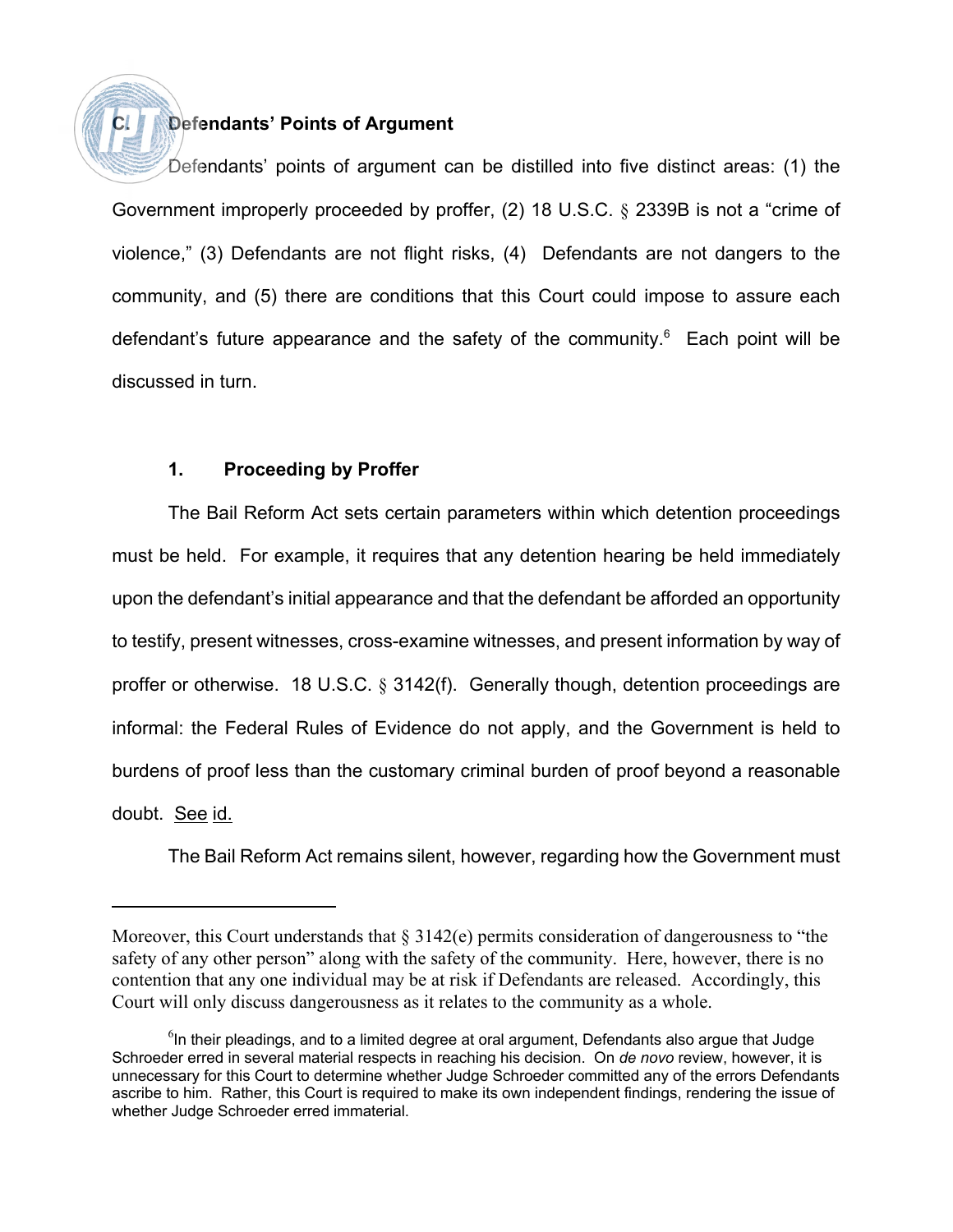proceed in satisfaction of its burdens. In this Circuit it is well established that the Government may, at a minimum, proceed by way of proffer, just as the defendant is permitted to do under § 3142(f). See United States v. LaFontaine, 210 F.3d 125, 131 (2d Cir. 2000); United States v. Martir, 782 F.2d 1141, 1145 (2d Cir. 1986).

This seemingly low threshold is consistent with the informal nature of detention proceedings and the desire to keep them from morphing into "mini-trials," yet tempered by the court's obligation to ensure the reliability of proffered information. See Martir, 782 F.2d at 1145 (detention proceedings should not resemble "mini-trials"); LaFontaine, 210 F.3d at 131 (courts must ensure the reliability of evidence). Whether presented by proffer or direct evidence, courts retain the responsibility for assessing the accuracy of the Government's proof. Martir, 782 F.2d at 1145. To that end, courts are vested with considerable discretion to determine, on a case-by-case basis, the appropriate method by which the Government must present its case. Id. at 1147 ("In the informal evidentiary framework of a detention hearing, the methods used to scrutinize government proffers for reliability must lie within the discretion of the presiding judicial officer. . . ."); LaFontaine, 210 F.3d at 131 (courts have discretion to insist upon the production of the underlying evidence or sources where their accuracy is in question).

Here, the parties do not contest the state of the law as set forth above: all acknowledge that the Government may proceed by proffer and that this Court retains considerable discretion to order the production of underlying evidence if questions of reliability arise. (OA Tr. at 17, 40, 41.)<sup>7</sup> However, Defendants contend that in light of their challenges to portions of the Government's proffer, this Court should direct the Government

<sup>&</sup>lt;sup>7</sup>Referring to the December 30, 2002 Oral Argument held before this Court.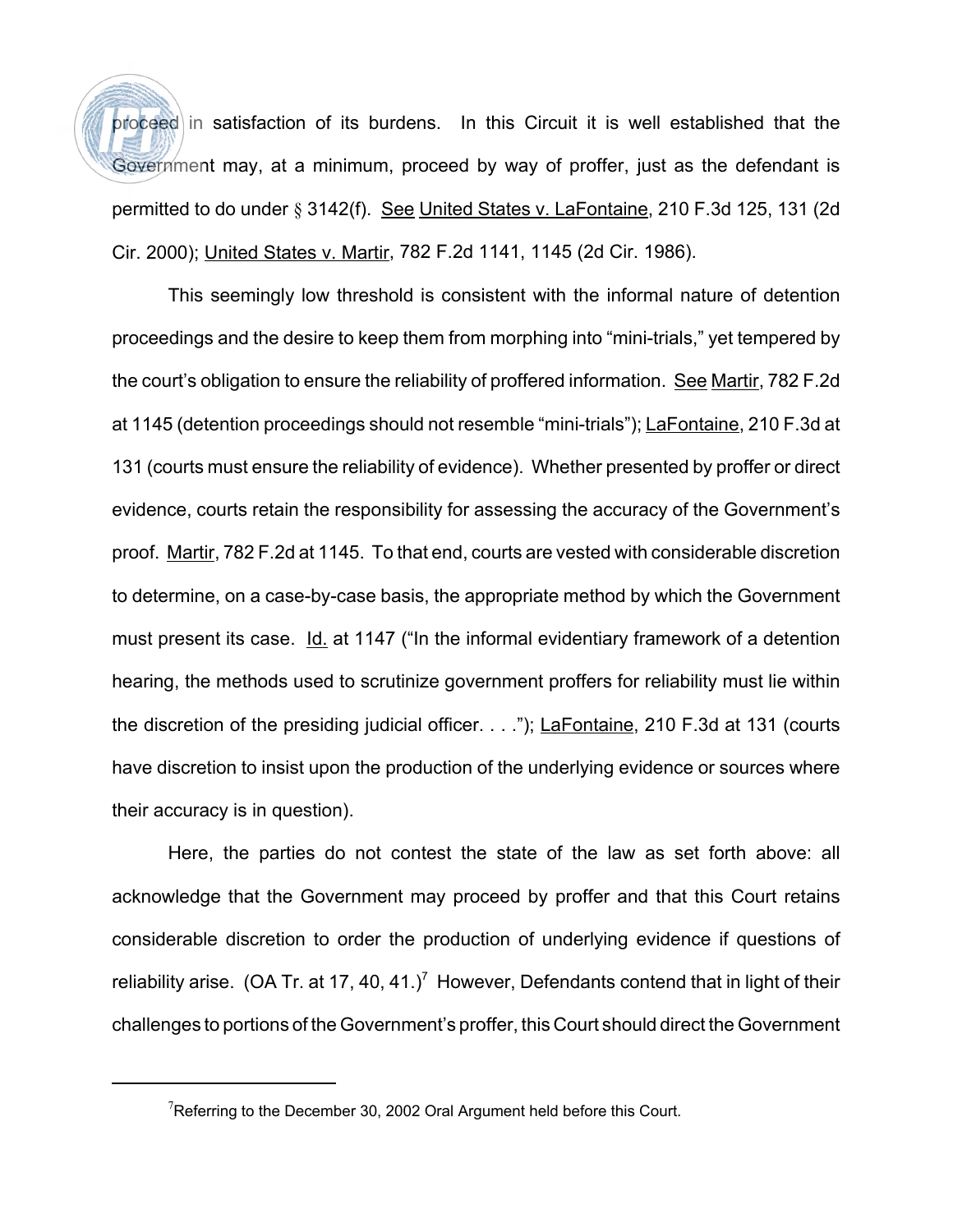to produce live witnesses subject to cross-examination, namely FBI Special Agent Edward Needham, who took Defendant Alwan's statement (OA Tr. at 32), and either Agent Gamal Abdel-Hafiz or Agent Rachel F. Pifer, one or both of whom took Defendant Al-Bakri's statement (OA Tr. at 32). Defendants argue that further inquiry into the reliability of these statements is crucial because they comprise the critical pieces of evidence supporting the Government's proffer. (OA Tr. at 28, 30.) By Defendants' account, the absence of the agents' live testimony undermines the sufficiency of the Government's proffer in its totality. (OA Tr. at 31.) This Court disagrees.

The Government proffered a great deal of information during the proceedings before Judge Schroeder. Some of that information was drawn from the statements given by Defendants Alwan and Al-Bakri, while other information was presented by way of direct evidence, e.g., passports, passport stamps, customs reports, airline boarding passes and the fruits of executed search warrants. (Government Exhibit 1.) Further, the Government proffered additional information that was neither derived from the statements nor from the direct evidence identified above.

To be sure, the statements at issue are salient. Defendants Alwan and Al-Bakri admit that they traveled to Afghanistan and attended the al-Farooq training camp operated by al-Qaeda.<sup>8</sup> (See Government's Exhibit 1; Det. Hr'g. Tr. at 97-98, 313;<sup>9</sup> OA Tr. at 60.) Moreover, they expressly place Defendants Goba, Mosed, Galab and Taher at the al-Farooq camp. (Det. Hr'g. Tr. at 89, 95, 103, 376-77.) Further, Defendant Alwan's statement is proffered to support the Government's assertion that Defendants attended the

 ${}^{8}$ In his statement, Defendant Alwan refers to the al-Farooq training camp by a different name: the Taseesy camp. (Government's Exhibit 1). By all accounts, the two names refer to the same camp. (Det. Hr'g. Tr. at 63, 91, 430).

 $9^9$ Referring to the detention hearing conducted before Judge Schroeder.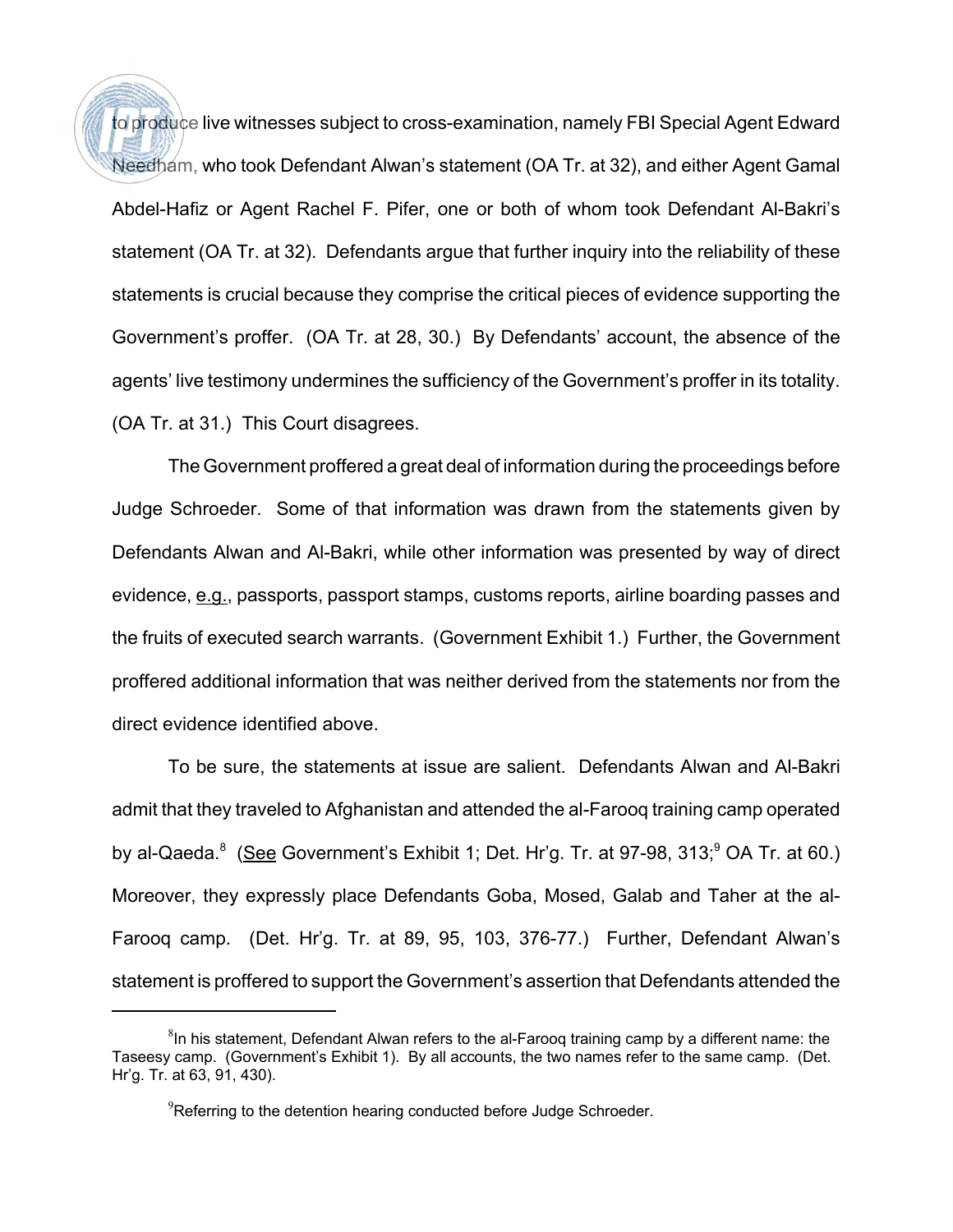camp because they wanted to receive the training. (Det. Hr'g. Tr. at 394.)

 $\bar{\tau}$ he Government also proffered evidence of the tactical training offered at al-Farooq, which included training on a variety of firearms, as well as jihad and anti-American indoctrination. This proffer was derived directly from Defendant Alwan's and Defendant Al-Bakri's statements. (Det. Hr'g. Tr. at 73, 74, 89, 102-03, 378.) Notably, information in the statements also indicates that each defendant attended a speech delivered by al-Qaeda leader Usama bin Ladin, wherein bin Ladin espoused anti-American and anti-Israeli sentiments, and addressed the importance of training and fighting for the cause of Islam. (Det. Hr'g. Tr. at 90, 92, 103-04, 201; Government Exhibit 1.)

At this stage, Defendants' stated purpose for seeking to examine Agents Needham, Abdel-Hafiz and Pifer is to test the reliability of Defendant Alwan's and Defendant Al-Bakri's statements. (OA Tr. at 22-23.) However, despite the serious implications that these statements may have for Defendants, this Court finds nothing in the record to suggest that they are unreliable. Indeed, Defendants do not proffer that the statements were made involuntarily or that Agents Needham, Abdel-Hafiz or Pifer exerted undue influence or otherwise acted in violation of Defendant Alwan's or Al-Bakri's rights. Rather, Defendants offer general denials of the substantive information contained in the statements, which this Court finds go to the ultimate weight afforded the statements, not to their reliability at the proffer stage. In this Court's view, Defendants articulate no serious challenge to the reliability of Defendant Alwan's and Defendant Al-Bakri's statements. Thus, this Court finds that Defendants' assertions of unreliability, standing alone, are insufficient to require the Government to produce live testimony from the agents in the absence of any other obligation to do so.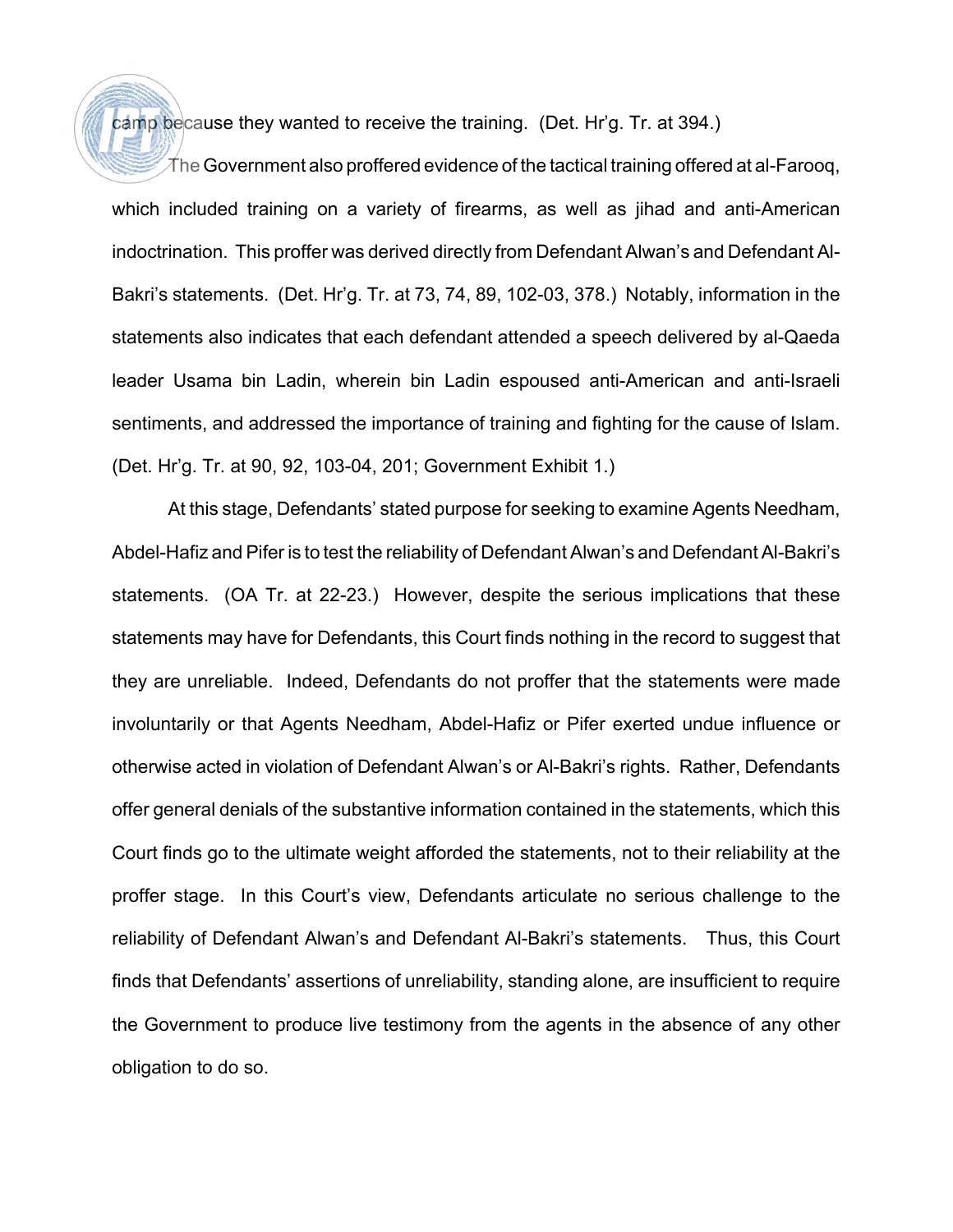Moreover, the Government here proceeded by more than simple proffer; the record contains direct evidence, presented by the Government, corroborating points of information contained in the statements of Defendants Alwan and Al-Bakri, most notably the timing and method of travel abroad. (See Government Exhibit 1.) In that sense, this Court finds that these circumstances are not unlike those reviewed by the Second Circuit in United States v. LaFontaine, where the Government proceeded largely by proffer in bail revocation proceedings, but corroborated portions of its proffer by extrinsic evidence. See LaFontaine, 210 F.3d at 128-29, 131-32 (finding that the district court did not abuse its discretion by permitting the Government to proceed by way of proffer with evidence).

While Defendants' desire to gather additional information concerning the content and context of Defendant Alwan's and Defendant Al-Bakri's statements is understandable, a detention proceeding is not the proper forum for conducting discovery. Cf. United States v. Contreras, 776 F.2d 51, 55 (2d Cir. 1985) (noting that preliminary criminal hearings are not intended to be discovery tools for the defendant); cf. Martir, 782 F.2d at 1145 (the Government's proffer need not expose the sources or proof it will rely upon at trial).

Accordingly, at this stage, this Court finds no cause for further inquiry into the reliability of the Government's proffer. The proceedings before Judge Schroeder comported with the Bail Reform Act's hearing requirements and the governing precedent in this Circuit. This Court therefore declines to exercise its discretion to require the Government to present live testimony from the agents involved in taking Defendant Alwan's and Defendant Al-Bakri's statements.

#### **2. Entry Point: Crime of Violence**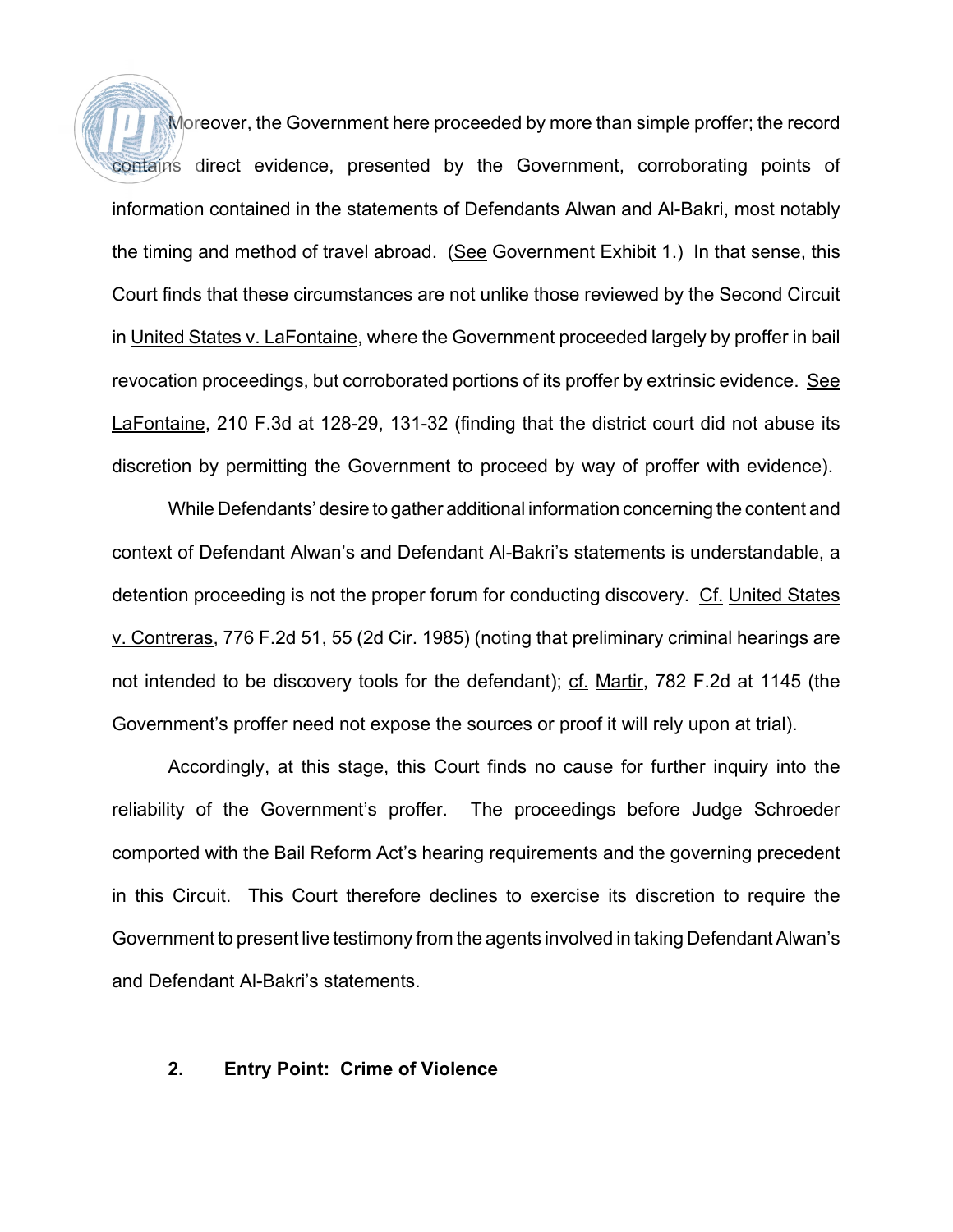Turning now to the statutory framework, pretrial detention under § 3142(e) must be predicated on one of the six entry points enumerated in § 3142(f). The Government urges detention on two entry points: (1) crime of violence under  $\S 3142(f)(1)(A)$ , and (2) serious risk of flight under  $\S 3142(f)(2)(A).^{10}$ 

In this Circuit, a categorical analysis is employed to determine whether an offense constitutes a "crime of violence." See, e.g., Dalton v. Ashcroft, 257 F.3d 200, 204 (2d Cir. 2001) (employing categorical analysis in examining "crime of violence" under 18 U.S.C. § 16); Dillard, 214 F.3d at 92 (agreeing that in analyzing "crime of violence" under 18 U.S.C. § 3156(a)(4)(B) "the risk of force must result from the characteristics of the offense, rather than from the defendant's manner of carrying it out"); United States v. Campbell, 28 F.Supp.2d 805, 807 (W.D.N.Y. 1998) (employing categorical analysis in examining "crime of violence" under 18 U.S.C. § 3156(a)(4)); United States v. Carter, 996 F.Supp. 260, 261- 63 (W.D.N.Y. 1998) (rejecting "fact specific" approach in favor of "categorical approach" in examining "crime of violence" under 18 U.S.C. § 3156(a)(4)). The categorical analysis "focuse[s] on the intrinsic nature of the offense, rather than on the factual circumstances surrounding any particular violation." Dalton, 257 F.3d at 203. This Court finds the categorical analysis applicable here.

The immediate issue is whether 18 U.S.C. § 2339B constitutes a "crime of violence" under 18 U.S.C.  $\S$  3156(a)(4)(B), which defines "crime of violence" as an offense "that is a felony and that, by its nature, involves a substantial risk that physical force against the

<sup>&</sup>lt;sup>10</sup>The parties agree that the provisions of  $\S 3142(f)(2)(B)$ , pertaining to a serious risk of obstruction of justice or intimidation of prospective witnesses and jurors, do not apply in this case. (OA Tr. at 115-16.)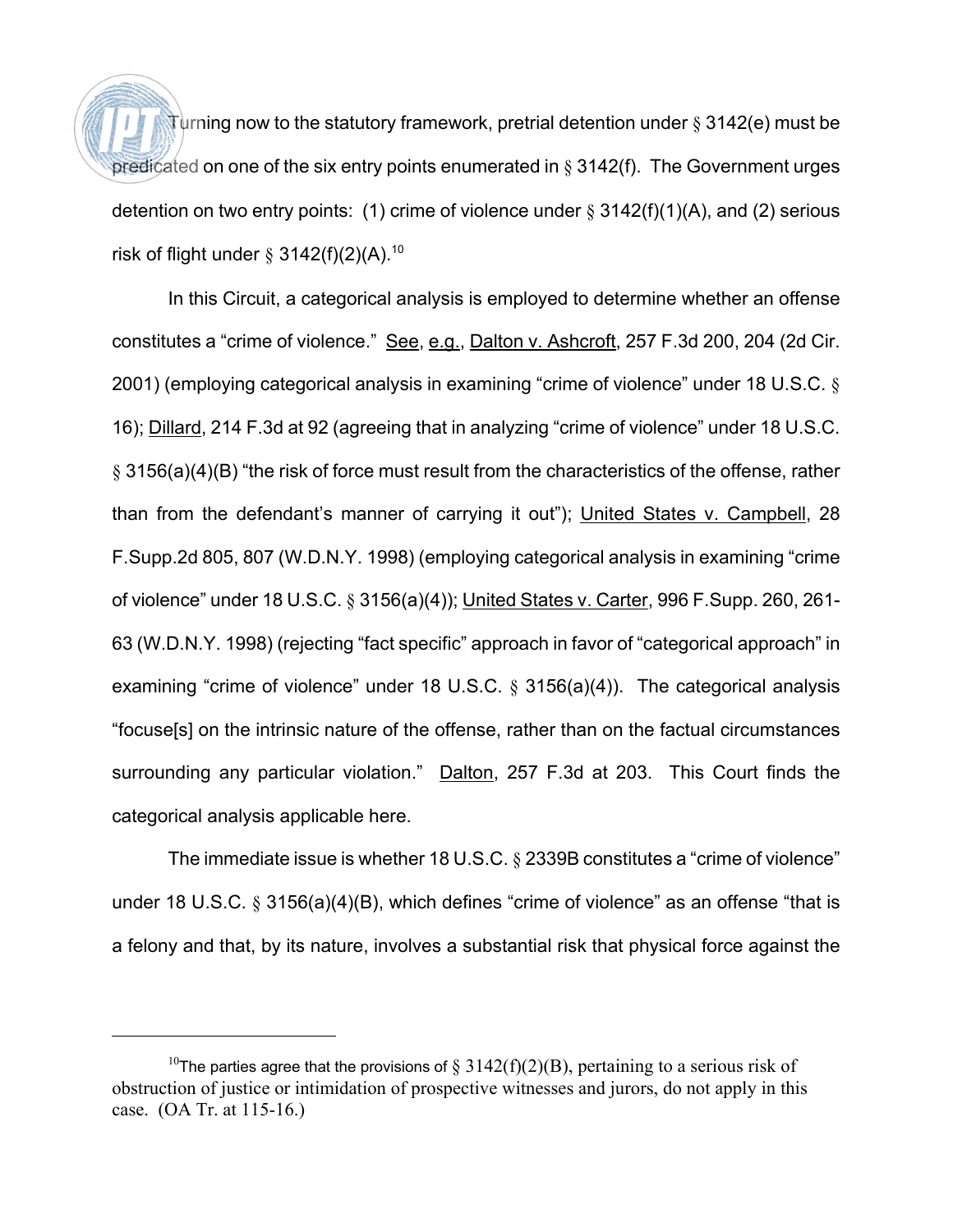person or property of another may be used in the course of committing the offense."<sup>11</sup> This Court need not linger on this issue because it finds itself in agreement with the analysis employed by the Honorable T.S. Ellis, III, United States District Judge for the Eastern District of Virginia, who thoroughly addressed this point in United States v. Lindh, 212 F.Supp.2d 541, 580 (E.D.Va. 2002).

In Lindh, Judge Ellis faced the issue of whether the substantive and conspiracy offenses of knowingly providing material resources and support to al-Qaeda in violation of § 2339B were "crimes of violence" within the meaning of 18 U.S.C. § 924(c)(3)(B).<sup>12</sup> Id. at 579. The Fourth Circuit, like the Second Circuit, requires use of the categorical analysis to make "crime of violence" determinations. See United States v. Aragon, 983 F.2d 1306, 1313 (4th Cir. 1993).

Judge Ellis's application of the categorical analysis led him to conclude that both the conspiracy and substantive offenses of violating § 2339B are "crimes of violence." Lindh, 212 F.Supp.2d at 579-80 ("Both of these crimes are, by their nature, crimes of violence.") This Court agrees. As Judge Ellis noted: "[W]hen one provides material support or resources to a terrorist organization, there is a substantial risk that physical force against

 $11$ At oral argument on December 30, 2002, the parties agreed that this Court's inguiry is properly limited to the definition of "crime of violence" contained in  $\S 3156(a)(4)(B)$ . (OA Tr. at 98, 100.) Thus, this Court will not consider whether § 2339B qualifies as a "crime of violence" under the remaining definitions contained at  $\S$ § 3156(a)(4)(A) and (C).

<sup>&</sup>lt;sup>12</sup> Eighteen U.S.C. § 924(c)(3)(B) defines "crime of violence" as "a felony . . . that *by its nature, involves a substantial risk that physical force against the person or property of another may be used in the course of committing the offense*." (Emphasis added.) As is obvious, it is essentially the same definition Congress utilized at  $\S 3156(a)(4)(B)$ , which defines "crime of violence" as "any other offense that is a felony and that, *by its nature, involves a substantial risk that physical force against the person or property of another may be used in the course of committing the offense*." (Emphasis added.) This Court therefore finds Judge Ellis's analysis instructive, despite it not concerning  $\S 3156(a)(4)(B)$  directly.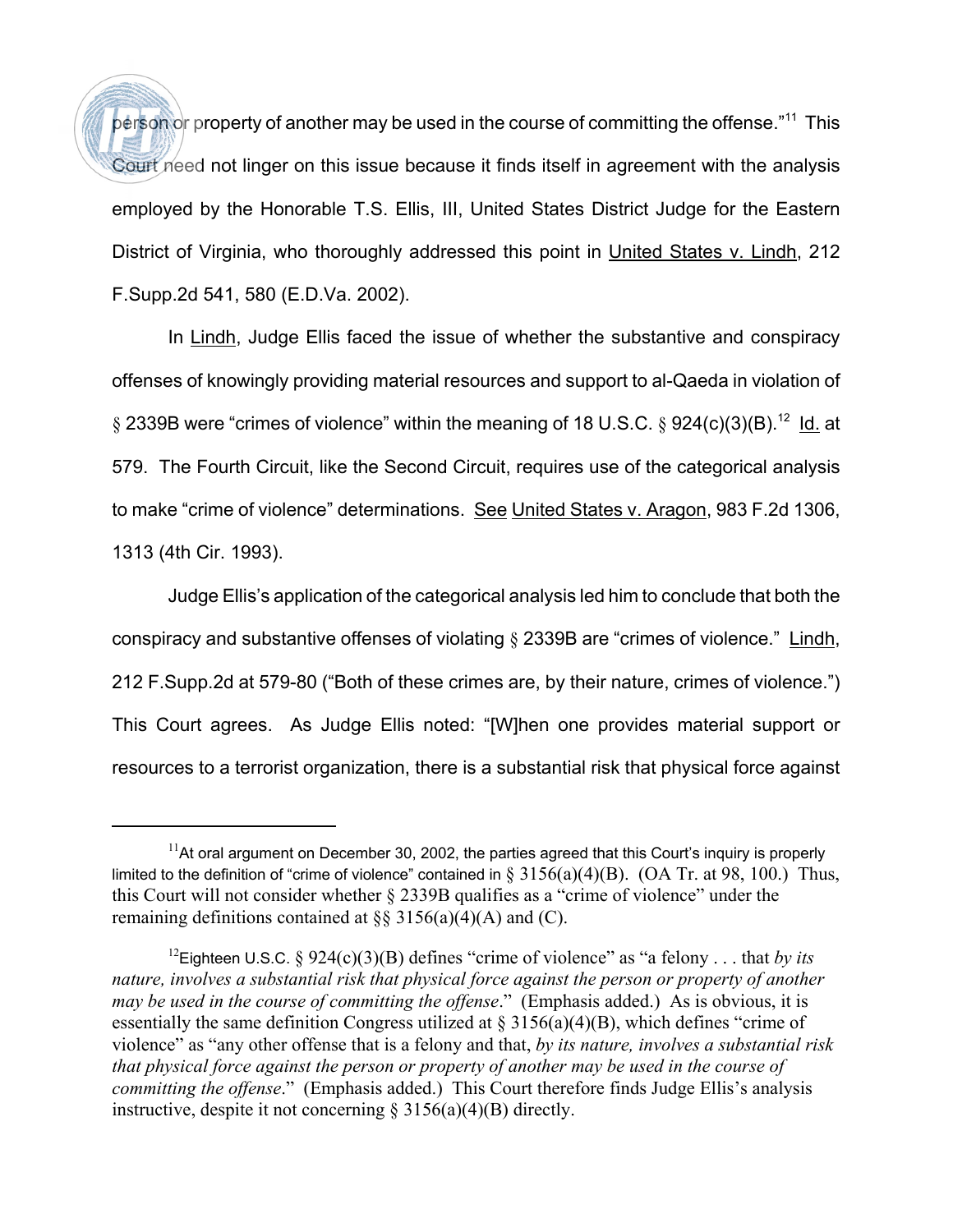the person or property of another may be used in the course of committing the offense." Id. at 579 (quotations and emphasis omitted).

Defendants argue that the "in the course of" language of  $\S 3156(a)(4)(B)$  limits this Court's inquiry to the offense conduct at hand.<sup>13</sup> (OA Tr. at 105.) Under Defendants' interpretation, this Court should ignore the inherent risks that stem from Defendants' alleged offense conduct, and focus solely on whether there existed a substantial risk of physical force against another or another's property during "the course of" the commission of the alleged offense itself. This Court rejects such a constrained inquiry.

> The phrase 'in the course of committing the offense' does not mean . . . that courts must be blind to the natural consequences – the natural risks – attendant to the aiding and abetting of terrorism proscribed by Section 2339B. Rather, the statute requires assessment of the risks that may result from providing material support or resources to terrorists in a manner that Section 2339B forbids. It takes little imagination to conclude that providing material support and resources to a terrorist organization creates a substantial risk that the violent aims of the terrorists will be realized.

Id. at 579-80 (footnote and citation omitted).

This Court also concurs in Judge Ellis's conclusion that providing support or resources to a terrorist organization in violation of § 2339B is akin to a conspiracy to commit a crime of violence. Lindh, 212 F.Supp.2d at 580. The Second Circuit has consistently found that conspiracies to commit crimes of violence are, themselves, crimes of violence. See, e.g., United States v. Elder, 88 F.3d 127, 129 (2d Cir. 1996)(noting that

 $13$ At oral argument on December 30, 2002, Defendants also asserted, for the first time, that 2339A, rather than § 2339B, contains the offenses Congress intended to be "crimes of violence." (OA Tr. at 106-110.) This Court has considered this argument to the extent it has been developed, and finds it to be without merit. Even assuming arguendo that § 2339A is a "crime of violence" (see OA Tr. at 111), this Court is aware of no authority supporting the proposition that a violation of  $\S$  2339B cannot also constitute a "crime of violence."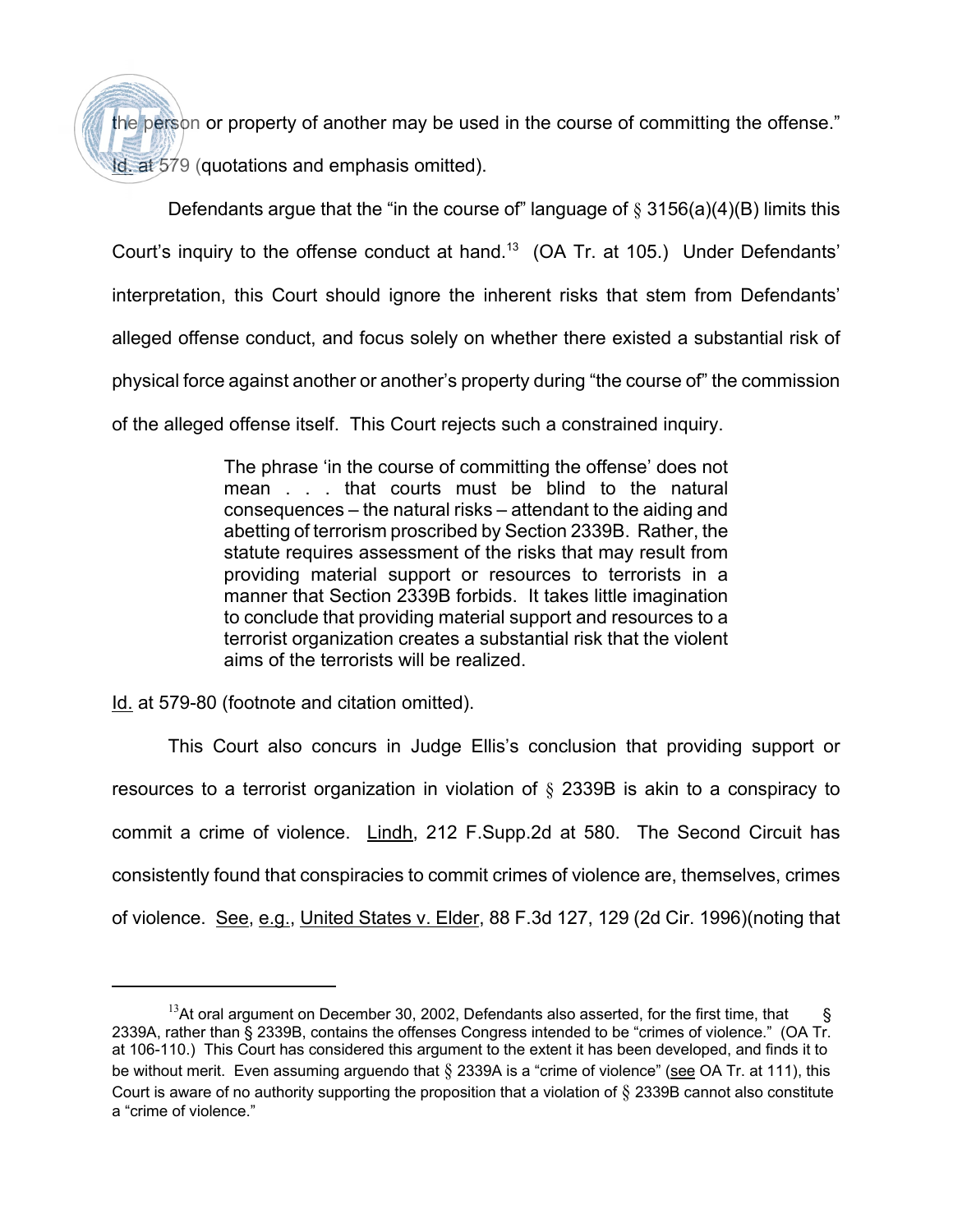conspiracy to commit Hobbs Act robberies itself is crime of violence); United States v. Chimurenga, 760 F.2d 400, 403-04 (2d Cir. 1985)(conspiracy to commit armed robbery is

a crime of violence under the Bail Reform Act).

As the Second Circuit stated in Chimurenga:

The existence of a criminal grouping increases the chances that the planned crime will be committed beyond that of a mere possibility. Because the conspiracy itself provides a focal point for collective criminal action, attainment of the conspirators' objectives becomes instead a significant probability.

Chimurenga, 760 F.2d at 404 (citing United States v. Greer, 467 F.2d 1064, 1071 (7th Cir. 1972)).

Accordingly, this Court finds that providing material support or resources to a foreign terrorist organization involves a substantial risk that physical force against the person or property of another may occur. Eighteen U.S.C. § 2339B is therefore a "crime of violence" as that phrase is defined in 18 U.S.C.  $\frac{6}{5}$  3156(a)(4)(B).<sup>14</sup>

With the entry point requirement satisfied, this Court must now determine whether Defendants pose a risk of flight or danger to the community.

# **3. Risk of Flight**

This Court finds, after considering the submitted evidence and thoroughly reviewing the 622-page transcript of the proceedings before Judge Schroeder, that each defendant poses a risk of flight if released. Specifically, this Court finds that each defendant has

<sup>&</sup>lt;sup>14</sup>This Court's finding that 18 U.S.C. § 2339B is a crime of violence is sound, making a discussion of whether Defendants are also serious risks of flight under 18 U.S.C. § 3142(f)(2)(A) superfluous. Cf. 18 U.S.C. § 3142(f) (requiring that only one of the six entry points be satisfied for purposes of detention). However, this Court notes that were it to reach the issue, it would find, for the reasons outlined in the following discussion of flight, that Defendants also pose a serious risk of flight under 18 U.S.C. § 3142(f)(2)(A).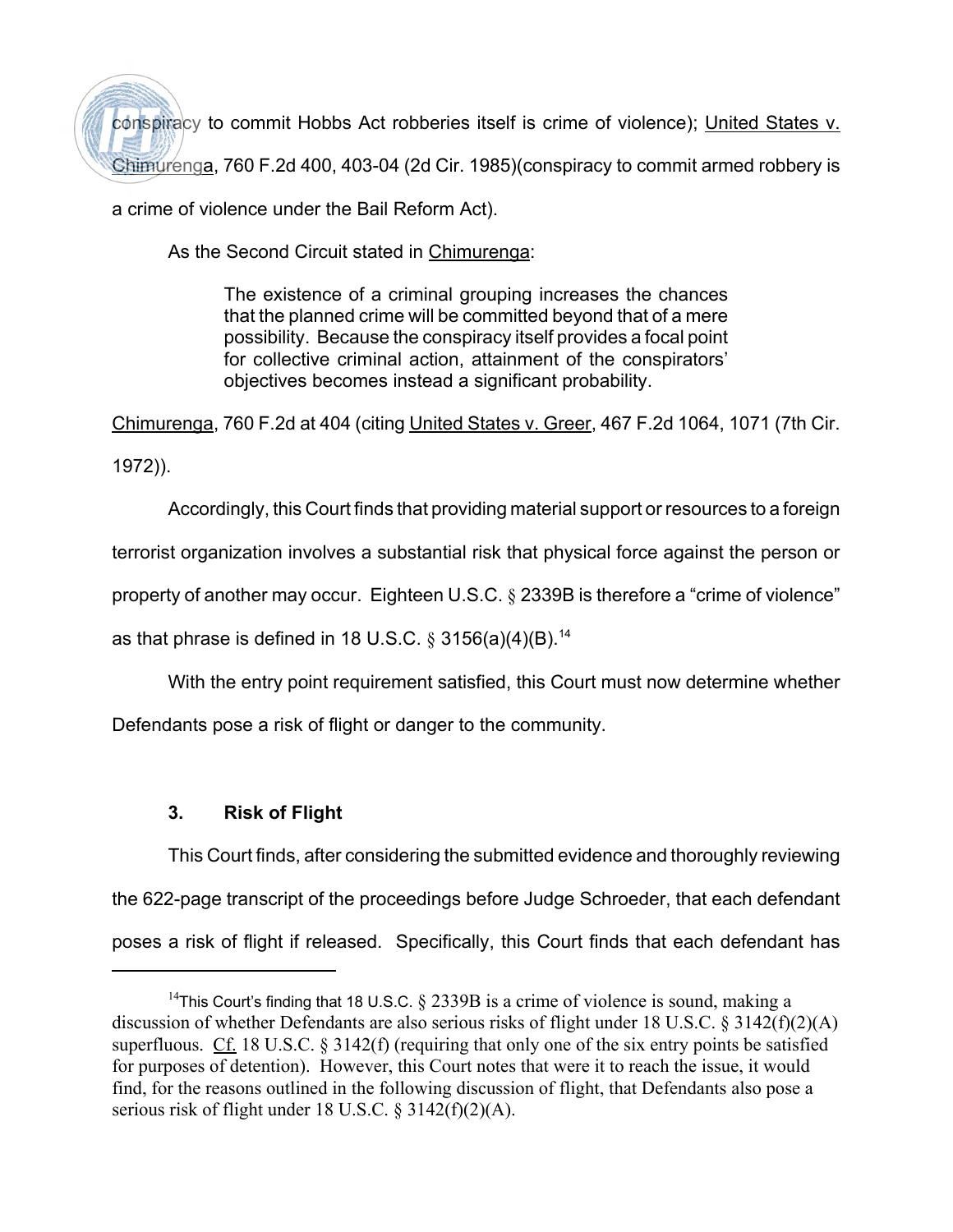demonstrated the ability to sustain himself abroad for an extended period of time through his own or others' means. In support of this conclusion, this Court credits the following evidence relating to Defendants' manner of travel as proffered before Judge Schroeder.

Defendants traveled abroad in two groups: one consisting of Defendants Taher, Mosed and Galab, and another consisting of Defendants Goba, Al-Bakri, Alwan and an unidentified co-conspirator, "B." (Det. Hr'g. Tr. at 62, 63, 94, 107-08.) Defendants Taher, Mosed and Galab departed from New York on April 28, 2001, and flew directly to Lahore, Pakistan, arriving on April 29, 2001. (Det. Hr'g. Tr. at 63, 107-08, 230.) Each paid \$1,309.20 in cash for his airline ticket. (Det. Hr'g. Tr. at 64.)

While Defendants Taher, Mosed and Galab's itinerary in Pakistan is unclear, it is apparent from the statements of Defendants Alwan and Al-Bakri<sup>15</sup> that they eventually made their way to Afghanistan to attend the al-Farooq training camp. (Det. Hr'g. Tr. at 89, 95, 103, 376-77.) The evidence establishes that Defendants Taher, Mosed and Galab departed Lahore, Pakistan on June 27, 2001, and arrived at JFK Airport in New York that same day. (Det. Hr'g. Tr. at 108.)

The second group took a more circuitous route to al-Farooq. Defendants Goba, Al-Bakri and Alwan departed the United States during the second week of May 2001. (Det. Hr'g. Tr. at 62, 63, 94, 97.) They traveled to Canada and from there flew to London, England, and then on to the United Arab Emirates. (Det. Hr'g. Tr. at 62, 63, 94, 97.) From the United Arab Emirates, Defendants Goba, Al-Bakri and Alwan flew to Karachi, Pakistan. (Det. Hr'g. Tr. at 62, 63, 94, 97.)

<sup>&</sup>lt;sup>15</sup>At this preliminary stage, this Court finds Defendant Alwan's and Defendant Al-Bakri's statements credible, especially in light of the fact that despite being thousands of miles apart and giving statements to separate FBI agents, they largely corroborate one another. (See Det. Hr'g. Tr. 372.)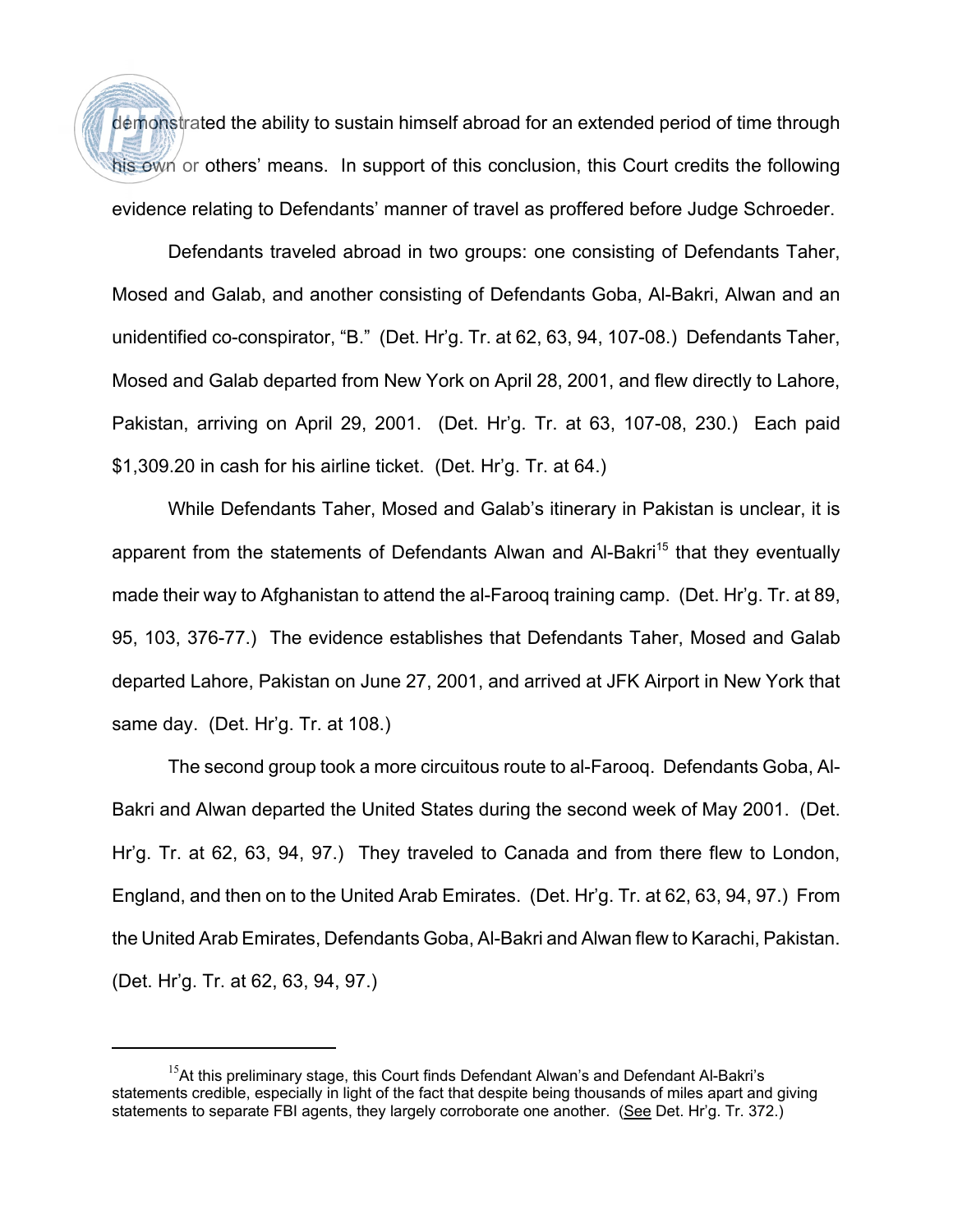The second group remained in Karachi for approximately one week. (Det. Hr'g. Tr. at 67.)At that time they met another unidentified co-conspirator, "A," who informed them that they were going to meet "The Most Wanted," which, the Government proffered, was a reference to Usama bin Ladin. (Det. Hr'g. Tr. at 67-68, 97, 398, 415.) Defendants Goba, Al-Bakri and Alwan then flew to Quetta, Pakistan, and from there traveled by automobile to Kandahar, Afghanistan. (Det. Hr'g. Tr. at 68, 98.) In Kandahar, Defendants Goba, Al-Bakri and Alwan stayed at a "guest house" maintained by members of the al-Qaeda terrorist organization. (Det. Hr'g. Tr. at 68, 63, 94, 97.) Defendant Al-Bakri stated that the members of the al-Qaeda "guest house" paid for his airfare from Karachi to Quetta. (Det. Hr'g. Tr. at 98.) Defendants Goba, Al-Bakri and Alwan remained at this "guest house" for approximately one week. (Det. Hr'g. Tr. at 69.)

Once twenty or so individuals had arrived at the "guest house," the group, including Defendants Goba, Al-Bakri and Alwan, traveled by automobile to the al-Farooq training camp, which was one to three hours away. (Det. Hr'g. Tr. at 69-70, 95.) After spending a period of time at al-Farooq, Defendant Alwan left Pakistan on June 27, 2001; Defendant Goba left Pakistan on August 2, 2001; Defendant Al-Bakri left Pakistan in August 2001. (Det. Hr'g. Tr. at 104, 106-07.)

Based on the above recitation and the underlying record, this Court finds that each defendant has the ability to sustain himself abroad, with either his own undisclosed resources or by utilization of an international support network. As outlined above, Defendants Taher and Mosed paid \$1309.20 in cash for their airline tickets, despite working in low-wage jobs. While that, in and of itself, is not determinative, this Court also notes that Defendants Taher and Mosed remained abroad for approximately two months. While it is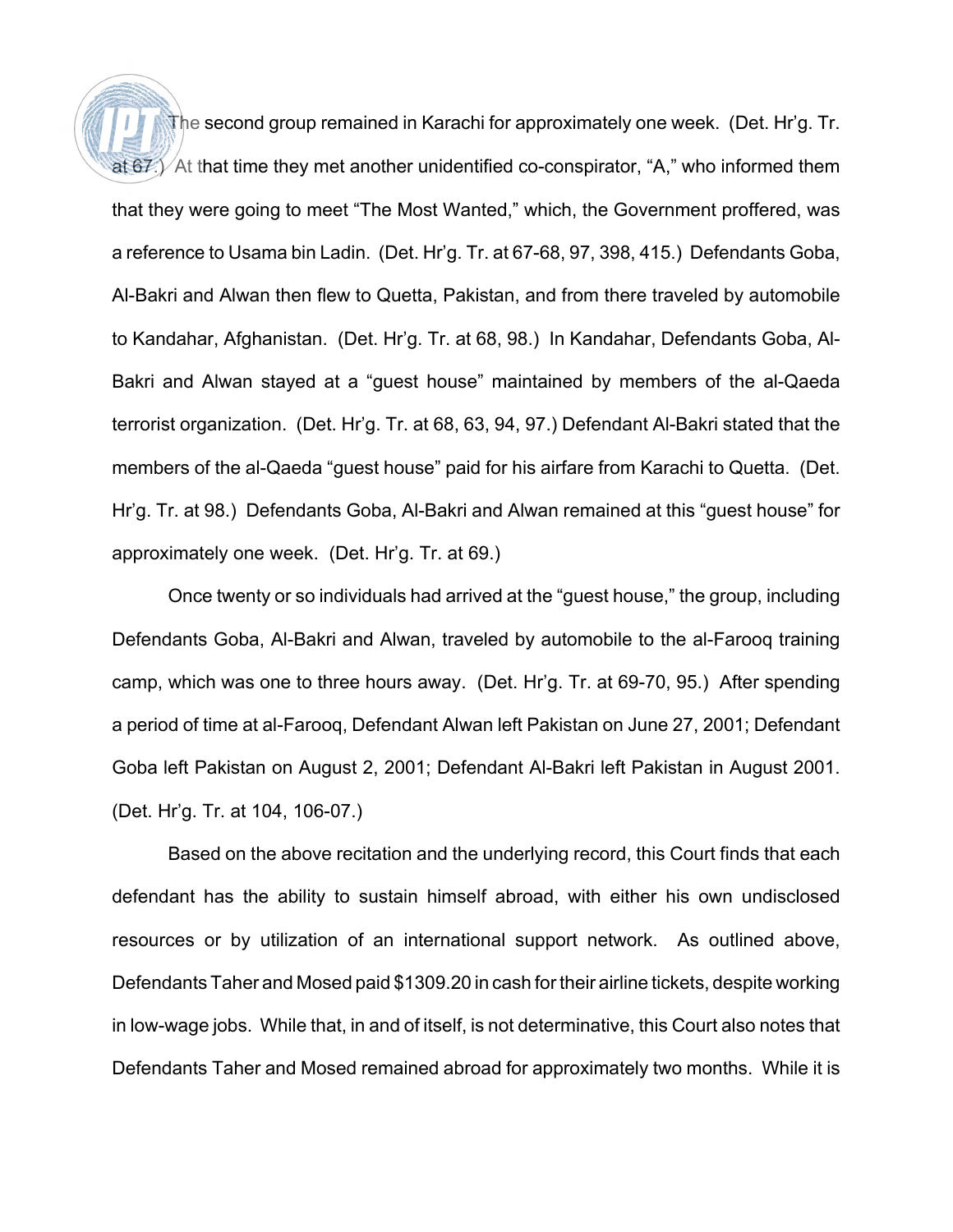unclear exactly how they supported themselves for the entire time they were outside of the United States, it is reasonable to conclude that they either had their own cash-on-hand or were supported by others in Pakistan and Afghanistan. In either case, whether Defendants Taher and Mosed have their own undisclosed financial resources or whether they may be the beneficiaries of others' support, the fact remains that they have demonstrated an ability to maintain themselves abroad for a considerable period of time.

The case is equally clear for Defendants Goba and Al-Bakri, whose pattern of travel more definitively indicates the existence of a support network. They traveled through six countries, sometimes by air, sometimes by ground. They had contact with unidentified coconspirator "A," who coordinated their stay at the "guest house" in Quetta and their travel to al-Farooq. Moreover, Defendant Al-Bakri specifically told the FBI that the al-Qaeda members running the "guest house" financed his flight from Karachi to Quetta. (Det. Hr'g. Tr. 98.) Nothing in the record suggests that this type of assistance is no longer available.

Further, as for Defendants Goba and Al-Bakri, the proffered evidence demonstrates that they have the ability to travel internationally and cross borders without detection. Defendant Goba, for example, obtained Pakistani visas for himself, as well as for Defendants Al-Bakri and Alwan. (Det. Hr'g. Tr. at 394.) Moreover, the passports seized from Defendants Goba, Al-Bakri and Alwan do not contain entrance or exit stamps from Afghanistan, indicating each defendant's ability to travel, at least to and from Afghanistan, undetected. (OA Tr. at 122.)

In each defendant's case, this Court finds that the evidence discussed above, as well as Western New York's proximity to the Canadian border and the potential period of incarceration that each defendant faces under the statute, provide evidence sufficient to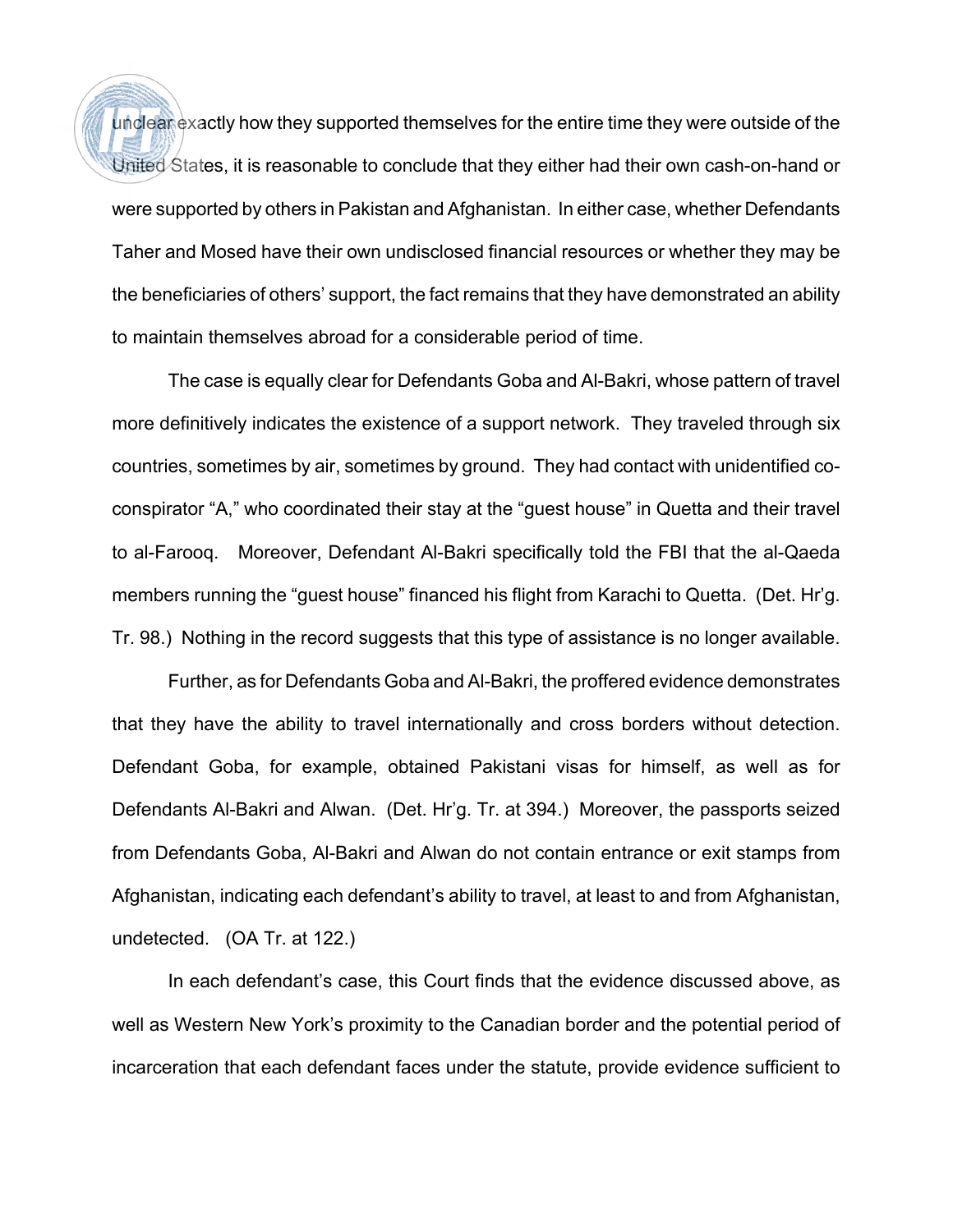conclude, by a preponderance of the evidence, that each Defendant presents a risk of flight if released pretrial.

#### **4. Dangerousness to the Community**

Again, having thoroughly reviewed the record in this case, this Court finds, by clear and convincing evidence, that each defendant attended and was trained at the al-Farooq training camp. More specifically, this Court finds that each defendant's attendance and training at the al-Farooq camp, as described in the Government's proffer, in and of itself, renders each defendant a danger to the community. The following recitation, mined from the proffers and direct evidence submitted, constitutes this Court's factual findings on the element of dangerousness.

Within a few days of arriving in Karachi, Pakistan, Defendants Goba, Al-Bakri and Alwan met unidentified co-conspirator "A." (Det. Hr'g. Tr. at 67.) Unidentified coconspirator "A" informed the group that they were going to meet "The Most Wanted," who they understood to be Usama bin Ladin. (Det. Hr'g. Tr. at 67-68, 97, 398, 415.) In his statement to the FBI, Defendant Al-Bakri declared that he knew making the trip was wrong. (Det. Hr'g. Tr. at 68, 97.) However, he and Defendants Goba and Alwan ultimately traveled to al-Farooq.

Prior to attending the camp, however, Defendants Goba, Al-Bakri and Alwan spent approximately one week at an al-Qaeda operated "guest house" in Quetta, Pakistan. (Det. Hr'g. Tr. at 68, 69.) Trainers at the "guest house" espoused anti-American and anti-Israeli sentiments and lectured on the justification for using suicide as a weapon. (Det. Hr'g. Tr. at 69, 88, 98.) The trainers also showed videos about the terrorist attack on the USS Cole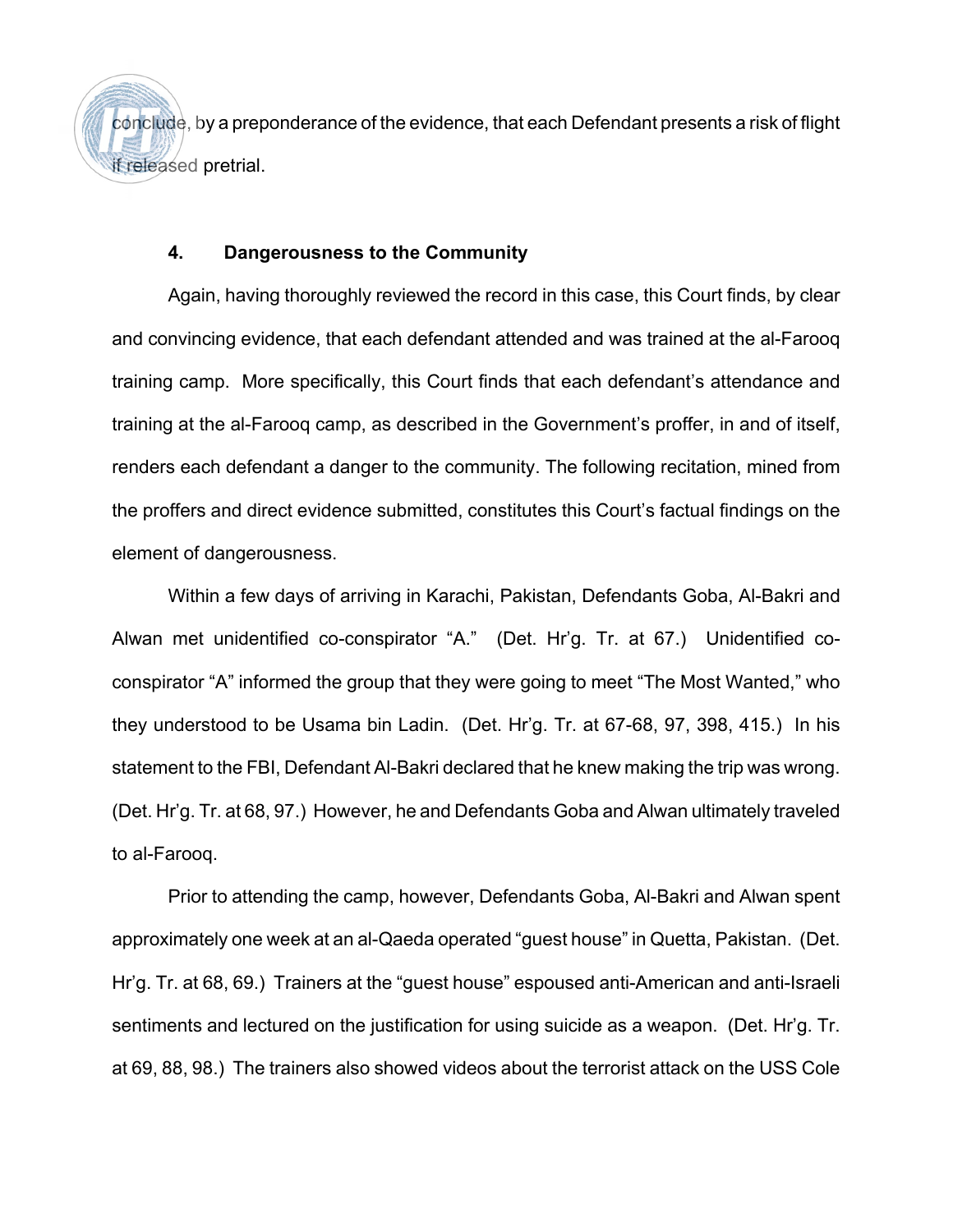that detailed the method by which al-Qaeda carried out the attack.<sup>16</sup> (Det. Hr'g. Tr. at 69, 98.) Attendees were also issued uniforms to be worn at the al-Farooq training camp. (Det. Hr'g. Tr. at 98.) Defendants Goba, Al-Bakri and Alwan all went through this indoctrination. (Det. Hr'g. Tr. at 69, 95.)

After approximately twenty individuals had arrived at the "guest house," the group, including Defendants Goba, Al-Bakri and Alwan, traveled by automobile to the al-Farooq training camp, a camp maintained and financed by the al-Qaeda terrorist organization for the purpose of training and producing fighters for its cause. (Det. Hr'g. Tr. at 69, 72-73 381.)

While the record is not a model of clarity as it pertains to the exact dates that each defendant was at al-Farooq, the Government proffers that Defendant Alwan remained for ten days (Det. Hr'g. Tr. at 74) and that the rest of the Defendants – Goba, Mosed, Taher, Al-Bakri and Galab – remained for a total of five or six weeks of training, although not all of these Defendants were trained together. (Det. Hr'g. Tr. at 90.) For example, when Defendants Goba, Al-Bakri and Alwan arrived at al-Farooq, Defendants Mosed, Taher and Galab had already been there for approximately three or four weeks. (Det. Hr'g. Tr. at 89, 95, 103, 376-77.)

In their statements to the FBI, Defendants Alwan and Al-Bakri described the workings of the al-Farooq camp. Upon arrival at the camp or at the "guest house," each individual began using code names. (Det. Hr'g. Tr. 73, 95-97.) Green uniforms were worn everyday except Friday, when civilian clothes were worn so that the uniforms could be washed. (Det. Hr'g. Tr. at 98, 416.) Defendant Al-Bakri, in his statement to the FBI,

 $16$ On October 12, 2000, the USS Cole was attacked while refueling in the port of Aden, Yemen. Seventeen United States Servicepeople were killed in the attack.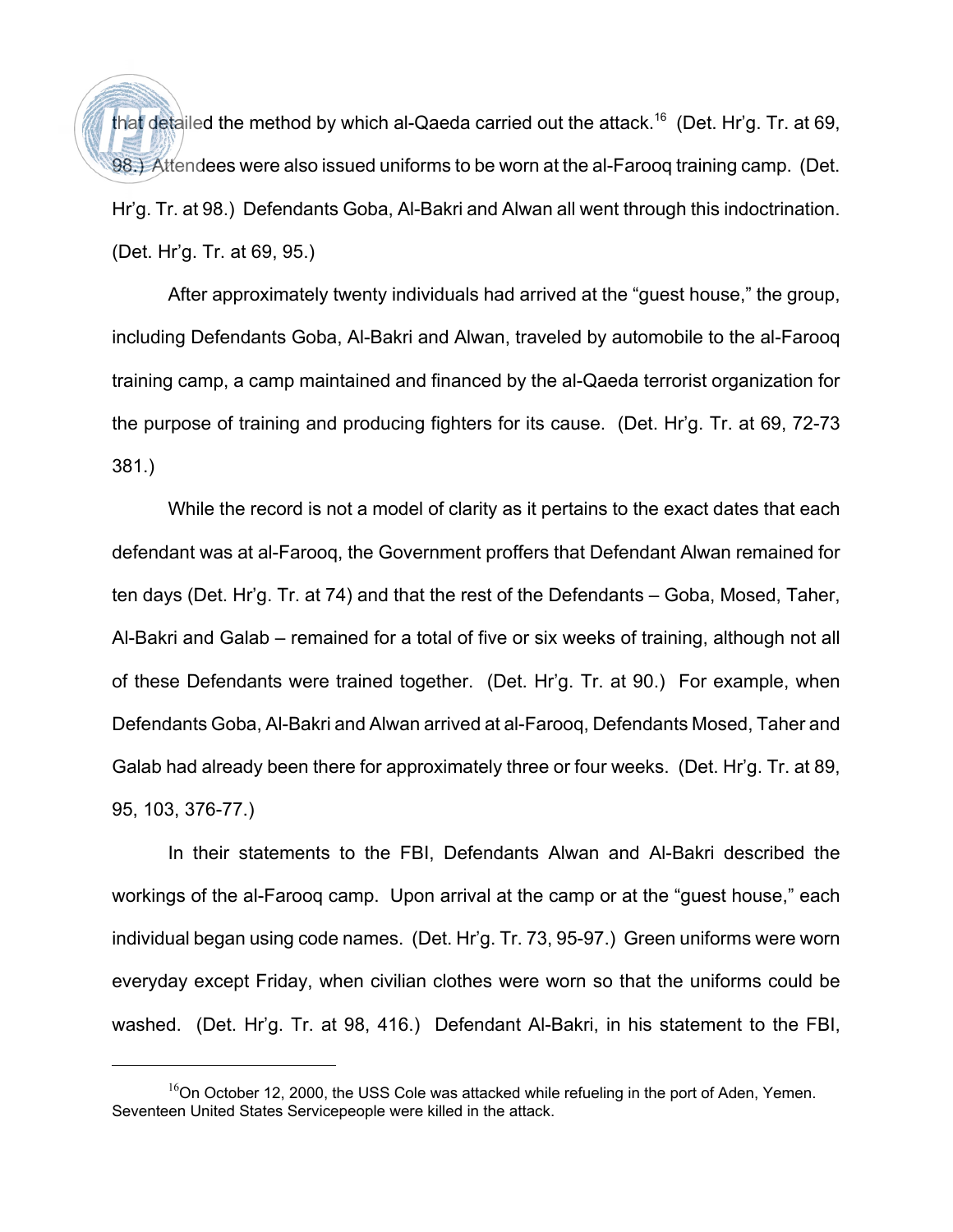described the daily regimen at al-Farooq, which the Government described by way of proffer as follows:

> Three o'clock, wake up. Four o'clock, prayer time. Five o'clock, an hour of physical fitness where they run and do push-ups. Six-thirty, breakfast. Allowed to take a nap. Eightthirty to eleven-thirty, military lecture, where you would learn about things like weapons. Thirteen hundred hours, lunch, followed by prayer. Clean up the camp. More military lecture about one hour. Then they were free to sunset, dinner, prayer.

(Det. Hr'g. Tr. at 416, L. 10-18.)

Defendants Alwan and Al-Bakri also described the military training provided at al-Farooq, and stated that each of them, as well as Defendants Goba, Mosed, Taher, and Galab received the same military and tactical training. (Det. Hr'g. Tr. at 72-74, 89, 129, 378.) Defendants received firearms training on a variety of weapons, including the Kalishnokov automatic weapon, handguns, and long-range rifles. (Det. Hr'g. Tr. at 72-73, 89, 102, 378.) In addition, Defendants Goba, Al-Bakri and Alwan received training or attended demonstrations in the use of C-4, TNT and other explosives (Det. Hr'g. Tr. at 74, 129), while Defendants Taher, Mosed and Galab received mountain climbing training. (Det. Hr'g. Tr. at 89, 378.)

Also while at al-Farooq, each defendant attended a speech delivered by Usama bin Ladin, who appeared in person under heavy guard. (Det. Hr'g. Tr. at 90-92, 103-04, 201.) Bin Ladin spoke of the need to prepare and train for the upcoming fight against Americans, and spoke of the importance of fighting for the cause of Islam. (Det. Hr'g. Tr. at 90-92, 103-04, 201.) Bin Ladin also espoused general anti-American and anti-Israeli sentiments. (Det. Hr'g. Tr. at 90-92, 103-04, 201.) Moreover, trainers at al-Farooq supplemented bin Laden's remarks by speaking about jihad, the justification for using suicide, and how people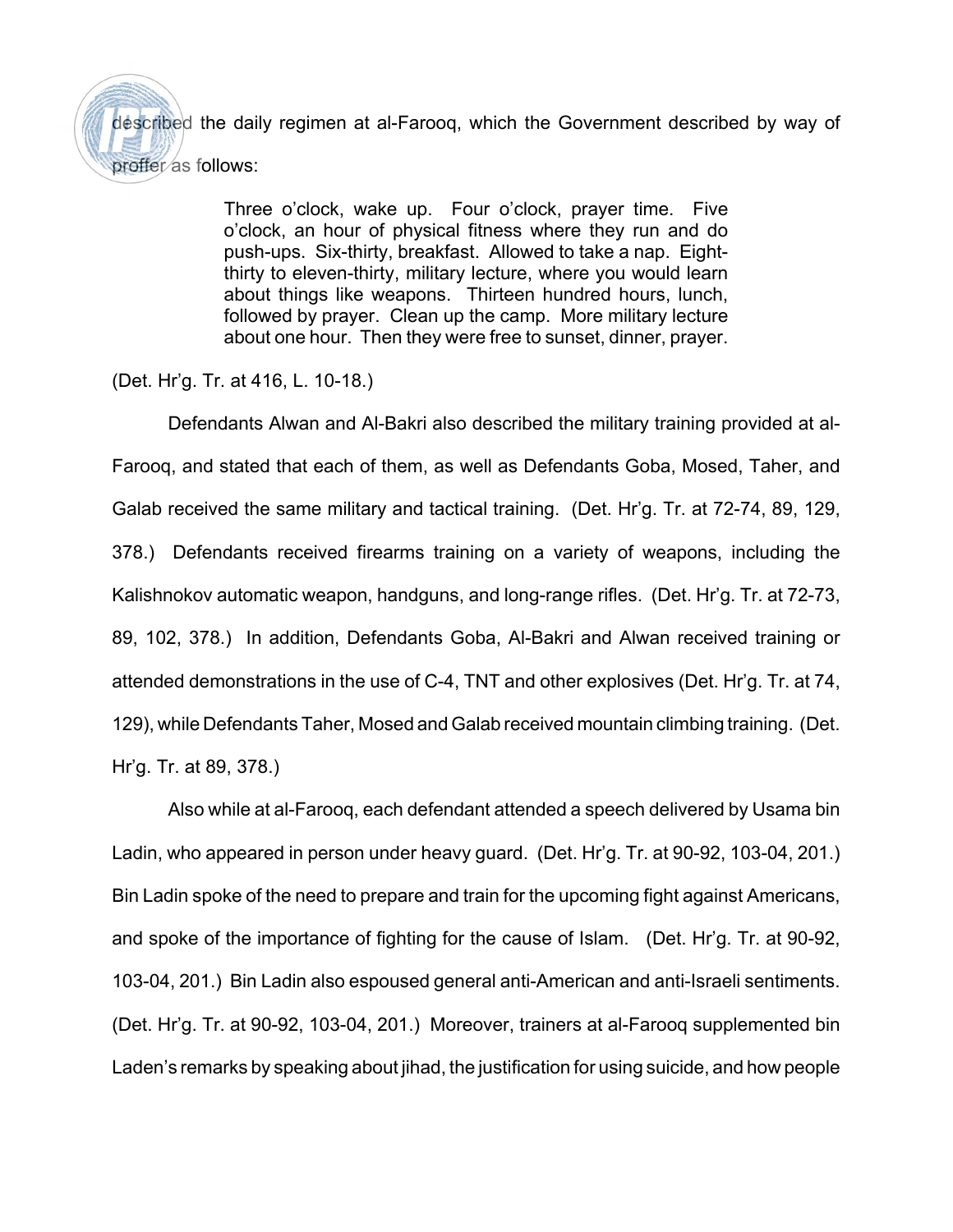who commit suicide attacks are martyrs. (Det. Hr'g. Tr. at 103.)

Based on this proffered evidence, the Government urges this Court to recognize a *per se* rule linking attendance and training at a terrorist camp with dangerousness. (OA Tr. at 44-47.) However, outside the confines of this case, this Court is reluctant to adopt the Government's *per se* rule. Other cases may present factual circumstances that would not fit the Government's rule. In addition, the adoption of a *per se* rule, at least facially, connotes an evisceration of the individual consideration that each defendant is entitled to under the Bail Reform Act.

That said, this Court has little difficulty finding that in this case, each individual defendant's attendance and training at the al-Farooq camp makes him a danger to the community. The extent of the weapons and explosives training, as well as the indoctrination that each Defendant underwent, combined with this Court's recognition of the well known fact that terrorist organizations have a modus operandi of training unassuming individuals and then activating them at a later date, cause this Court to conclude that Defendants' attendance and training at the al-Farooq camp, in and of itself, is more than sufficient to establish by clear and convincing evidence that each defendant poses a danger to the community. After all, the express purpose of attending a terrorist training camp is to increase one's dangerousness. That is, al-Qaeda's goal in running the camp is to make individuals more dangerous coming out than they were going in. Otherwise, there is simply no reason to attend or run a terrorist training camp.

Moreover, this Court finds the fact that each of these defendants was able to personally attend a speech by Usama bin Ladin, a man who is wanted worldwide, to be indicative of their significant connection to the al-Qaeda organization. Usama bin Ladin has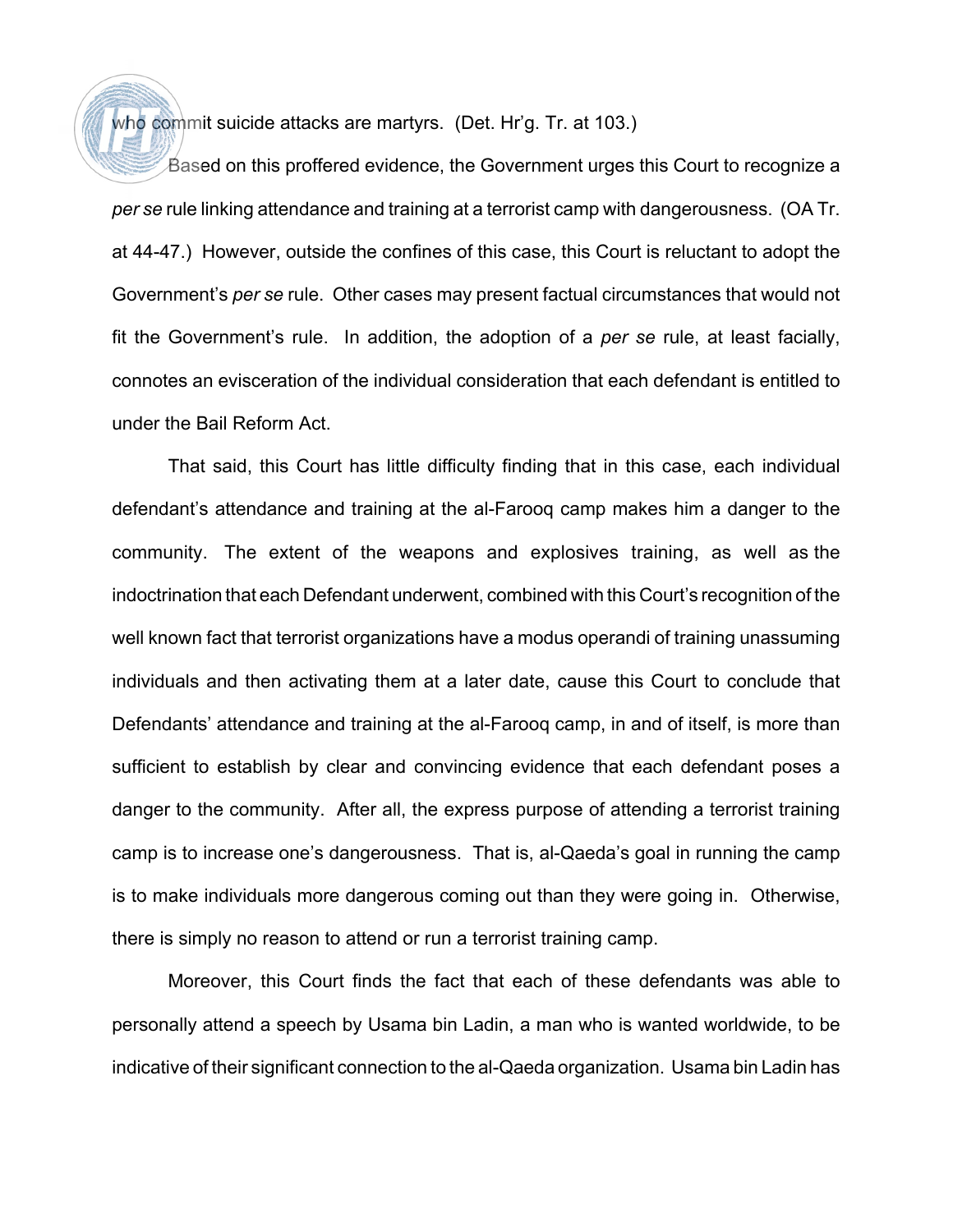an infamous history with the United States. In 1996 he issued a fatwa,<sup>17</sup> calling for holy war against United States forces. (Det. Hr'g. Tr. at 49, 56, 134, 381.) In 1998, bin Ladin publicly declared that Muslims should kill all Americans, civilians and military, wherever found. (Det. Hr'g. Tr. at 49, 56, 134, 381.) Bin Ladin is also suspected of orchestrating numerous attacks on American interests, including the attacks on the USS Cole, the bombing of American embassies abroad, and the attacks of September 11, 2001. (Det. Hr'g. Tr. at 50-51, 57, 94, 387.)

Indeed, Usama bin Ladin and al-Qaeda have not escaped the federal government's attention. By Executive Order 13099 of August 20, 1998, President Clinton added Usama bin Ladin and the al-Qaeda terrorist organization to the list of terrorists with whom transactions are prohibited. See 63 FED. REG. 45167 (1998). In October of 1999 and 2001, the Secretary of State designated al-Qaeda as a foreign terrorist organization pursuant to § 219 of the Immigration and Nationality Act. See 64 FED. REG. 55112 (1999); 66 FED. REG. 51088 (2001). Al-Qaeda is also a "specially designated terrorist" pursuant to the International Emergency Economic Powers Act. See 66 FED. REG. 54404 (2001). Finally, the FBI added bin Ladin to its Ten Most Wanted List in June 1999. (Det. Hr'g. Tr. at 49, 385.)

This Court finds that the available evidence to date regarding Defendants' connection to al-Qaeda leads to the conclusion that each defendant, at least at the time of the alleged offense conduct, supported the terrorist organization.<sup>18</sup> (Det. Hr'g. Tr. at 127.)

 $17A$  fatwa is a ruling issued by an Islamic scholar. The AMERICAN HERITAGE DICTIONARY 311 (4th ed. 2001).

 $18$ This Court notes that at least one defendant, Defendant Al-Bakri, admitted to the FBI that he considered himself a member of al-Qaeda while at al-Farooq, but after leaving the camp, no longer considered himself a member. (Det. Hr'g. Tr. at 103.)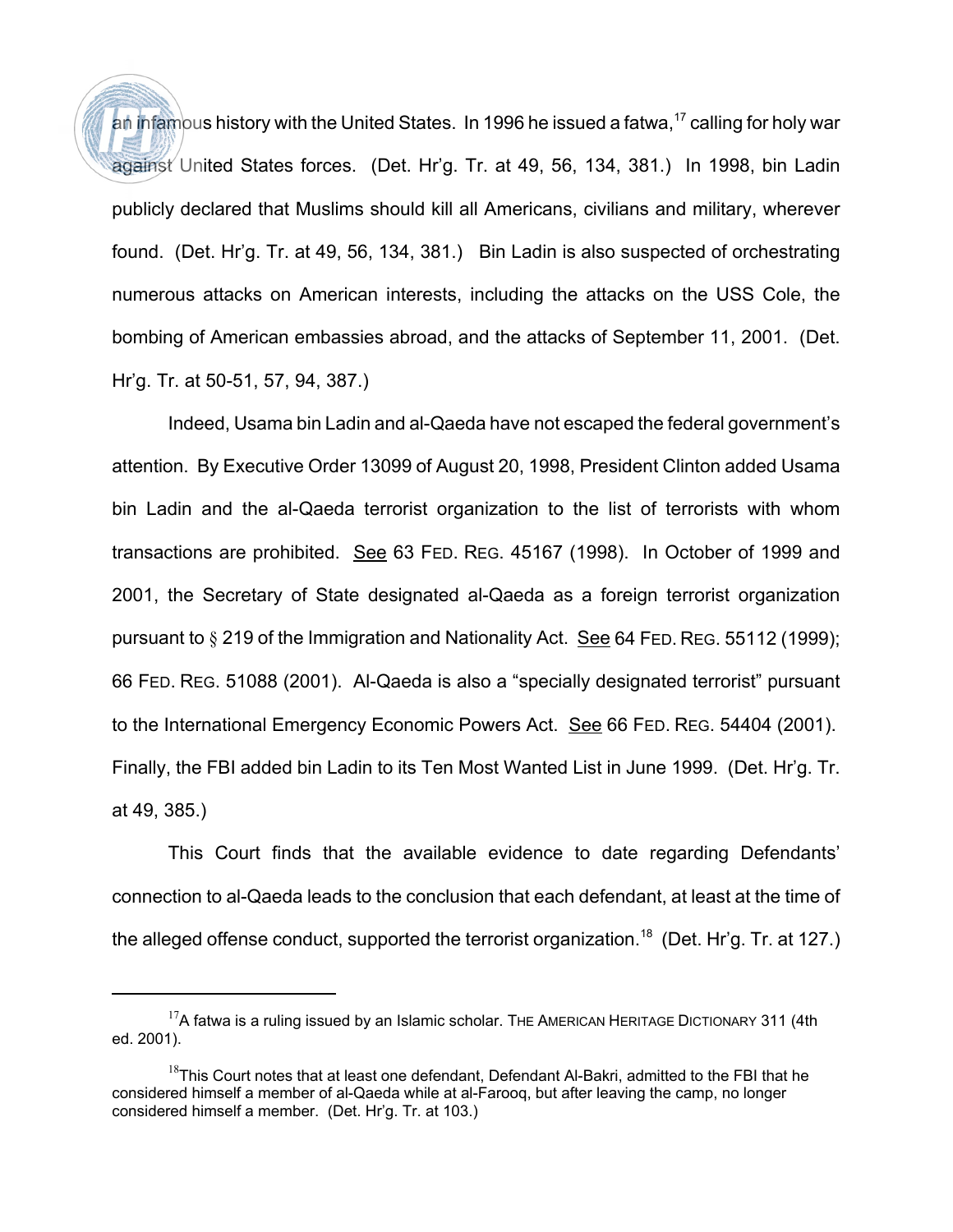This finding is buttressed by Defendant Alwan, who the Government proffers informed the FBI that the purpose of each defendants' attendance at the al-Farooq camp was to receive the offered terrorist training. (Det. Hr'g. Tr. at 394.) Moreover, the Government proffered that al-Qaeda and bin Ladin's directives impose a continuing obligation on their followers to perpetrate violence against Americans in the furtherance of al-Qaeda's cause. (OA Tr. at 135.) While this Court recognizes that each Defendant currently disavows allegiance to al-Qaeda, it nonetheless finds that, at this stage, the Government has established, by clear and convincing evidence, that each individual defendant poses a danger to the community.

Further, if each defendant's attendance and training at the al-Farooq camp and connection to al-Qaeda were not enough, each defendant also possesses individual characteristics that, taken in combination with his attendance and training at al-Farooq, leave no doubt that he poses a danger to the community.

For example, upon a search of Defendant Al-Bakri's last known residence, the Government discovered an illegal .22 caliber, single shot Derringer with a spent shell casing in the chamber (Det. Hr'g. Tr. at 109, 597) and a single bullet bolt-action rifle with a telescopic sight (Det. Hr'g. Tr. at 110). In addition, the Government found a cassette tape entitled "Call to Jihad" or "Invitation to Jihad." (Det. Hr'g. Tr. at 110.) Still further, Defendant Al-Bakri admitted to sending an e-mail regarding a planned attack by al-Qaeda on Americans. (Det. Hr'g. Tr. at 111, 113.) That e-mail message, which has commonly been referred to in these proceedings as the "Big Meal" e-mail, has been translated as follows:

> How are you my beloved, God willing you are fine. I would like to remind you of obeying God and keeping him in your heart because the next meal will be very huge. No one will be able to withstand it except those with faith. There are people here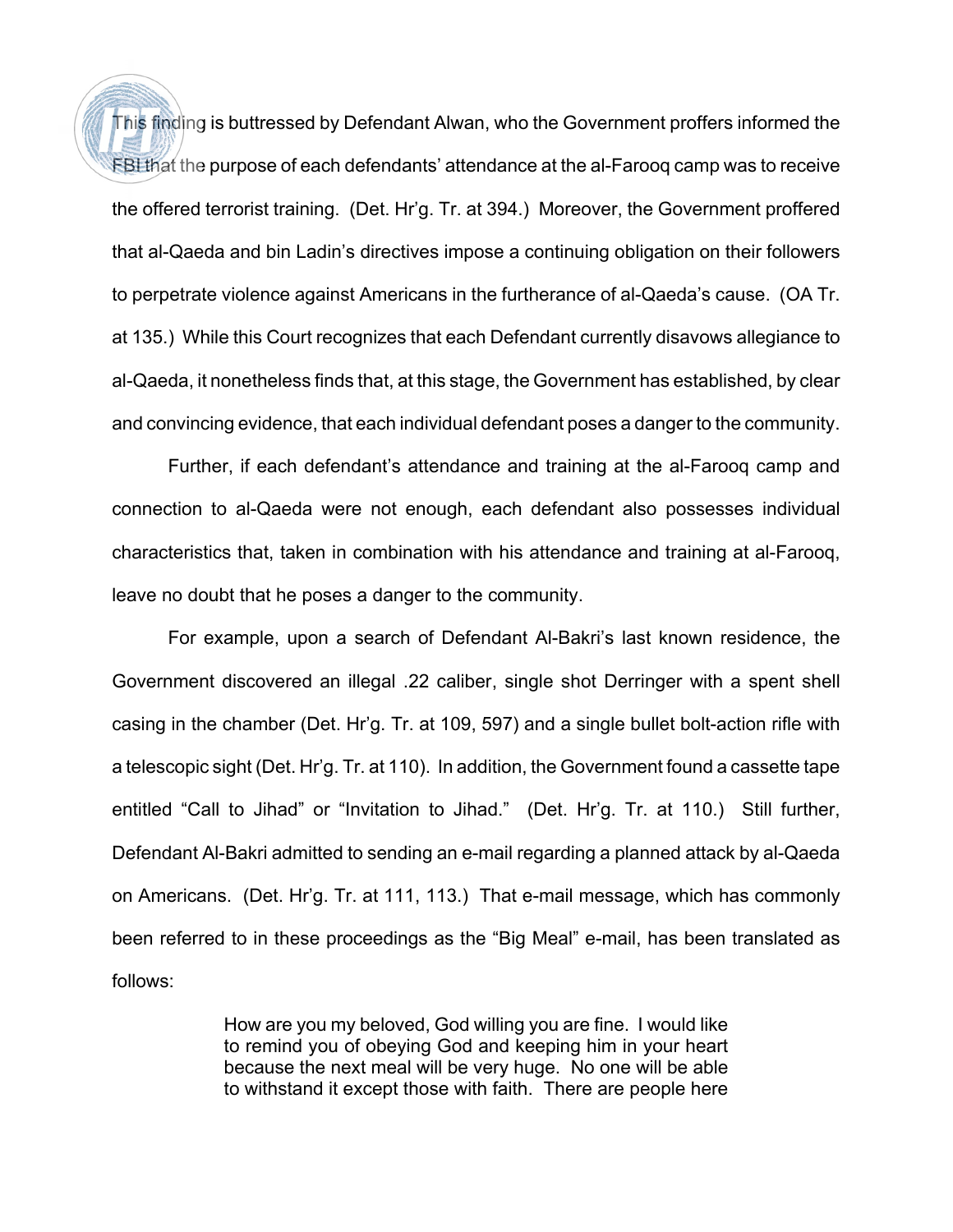

who had visions and their visions were explained that this thing will be very strong. No one will be able to bare [sic] it."

(Government's Exhibit 1.)

While a search of Defendant Goba's residence did not reveal any weapons, it did reveal three Arabic audiotapes. However, this Court is not convinced that these tapes are anything but wholly innocuous musical recordings and recitations of the Koran. (Det. Hr'g. Tr. at 174-75, 488-495.) This Court notes, however, that Defendant Al-Bakri described Defendant Goba as the "emir" and leader of the group, who collected money for the trip and secured visas to Pakistan for himself and Defendants Alwan and Al-Bakri. (Det. Hr'g. Tr. at 104, 394-95.)

The search of Defendant Mosed's last known residence revealed an illegal Panther stun gun, still in its original package. (Det. Hr'g. Tr. at 517; OA Tr. at 64.) In a search of Defendant Taher's wife's apartment, the Government discovered a nine-page document, which included a discussion of the justification of suicide as a form of martyrdom under Islam. (Det. Hr'g. Tr. at 517-532; Taher Exhibit 4.)

In fairness, this Court notes that each Defendant offers innocuous explanations and excuses for his possession of weapons or indoctrination material. If it were simply the possession of these items, this Court might be persuaded to delve deeper into an examination of the nature of the weapons and materials. Certainly, possession of the written materials seized from Defendants alone cannot be held against them, and in fact, each defendant has an affirmative right under the First Amendment to possess such materials. Innocuous explanations or not, taken in the context of each defendant's travel abroad for the purposes of undergoing terrorist training at an al-Qaeda camp where Usama bin Ladin personally appeared, this Court need not be blind to the implications that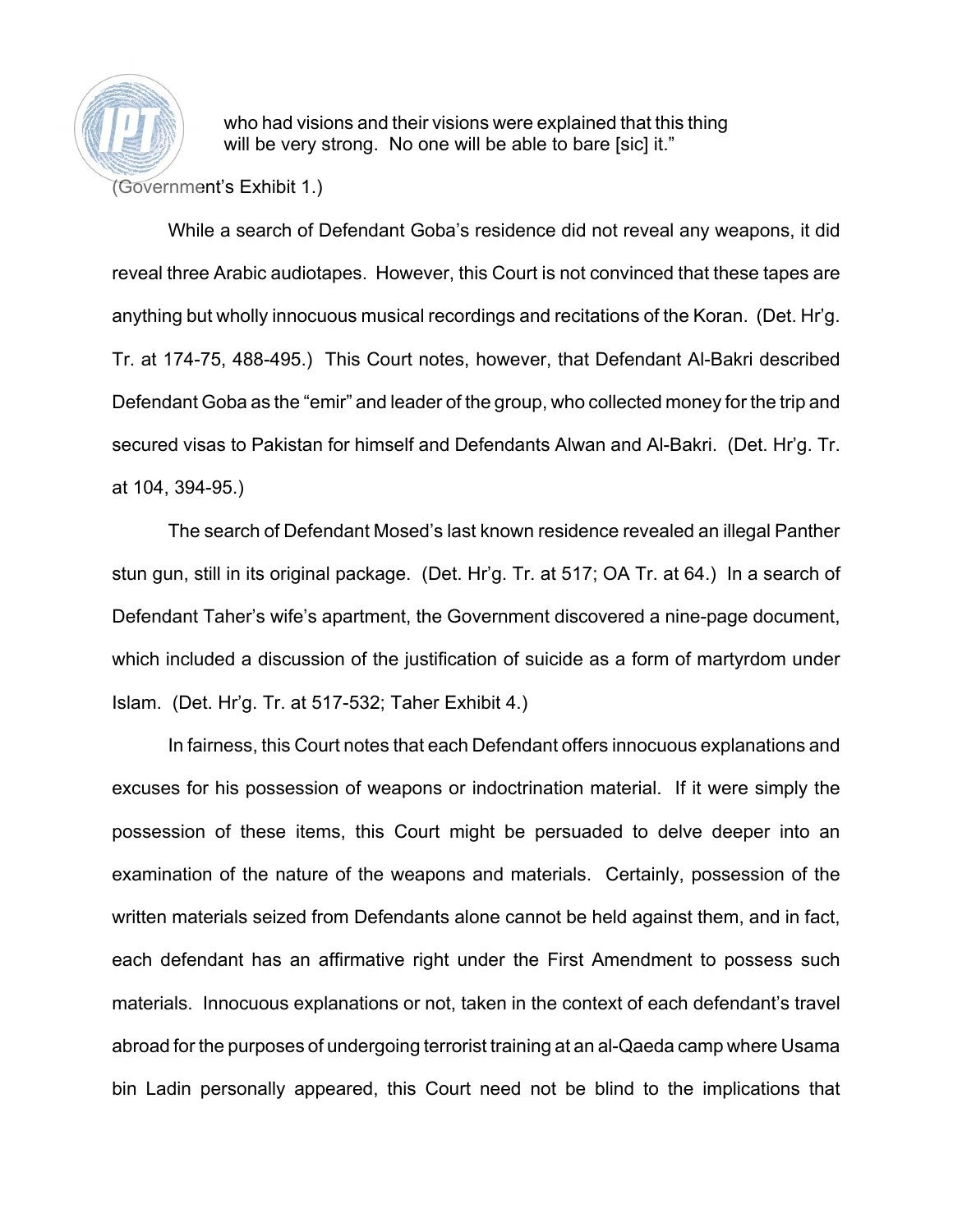Defendants' possession of these materials suggests.

Accordingly, for the reasons discussed above, this Court first finds, by clear and convincing evidence, that each defendant attended and was trained at the al-Farooq training camp as described in the Government's proffer. In addition, this Court finds that each defendant's attendance and training at the al-Farooq camp described in the Government's proffer, in and of itself, renders each defendant a danger to the community. Moreover, the fact that each defendant attended an al-Qaeda training camp and was able to sit as an audience for Usama bin Laden supports a finding of dangerousness as it indicates the existence of a significant connection to the al-Qaeda terrorist network. Finally, the discovery of weapons or indoctrination materials, or both, through searches of Defendants' residences, as described above, further supports a finding of dangerousness in this case.

#### **5. Release Condition or Combination of Release Conditions**

Having found that § 2339B is a "crime of violence" and that each defendant is a flight risk and danger to the community, the final stage of analysis under the Bail Reform Act requires resolution of the ultimate statutory issue: whether a release condition or set of release conditions exist that, if imposed, will eliminate these risks. See 18 U.S.C.  $\S$ 3142(e); see also United States v. Millan, 4 F.3d 1038, 1048 (2d Cir. 1993). This Court concludes that there are not.

In so finding, this Court has considered the factors outlined in  $\S$  3142(g) and has afforded them due weight. As this Court's previous discussion foreshadows, it finds that the grave nature and circumstances of the crimes of violence charged in the Indictment,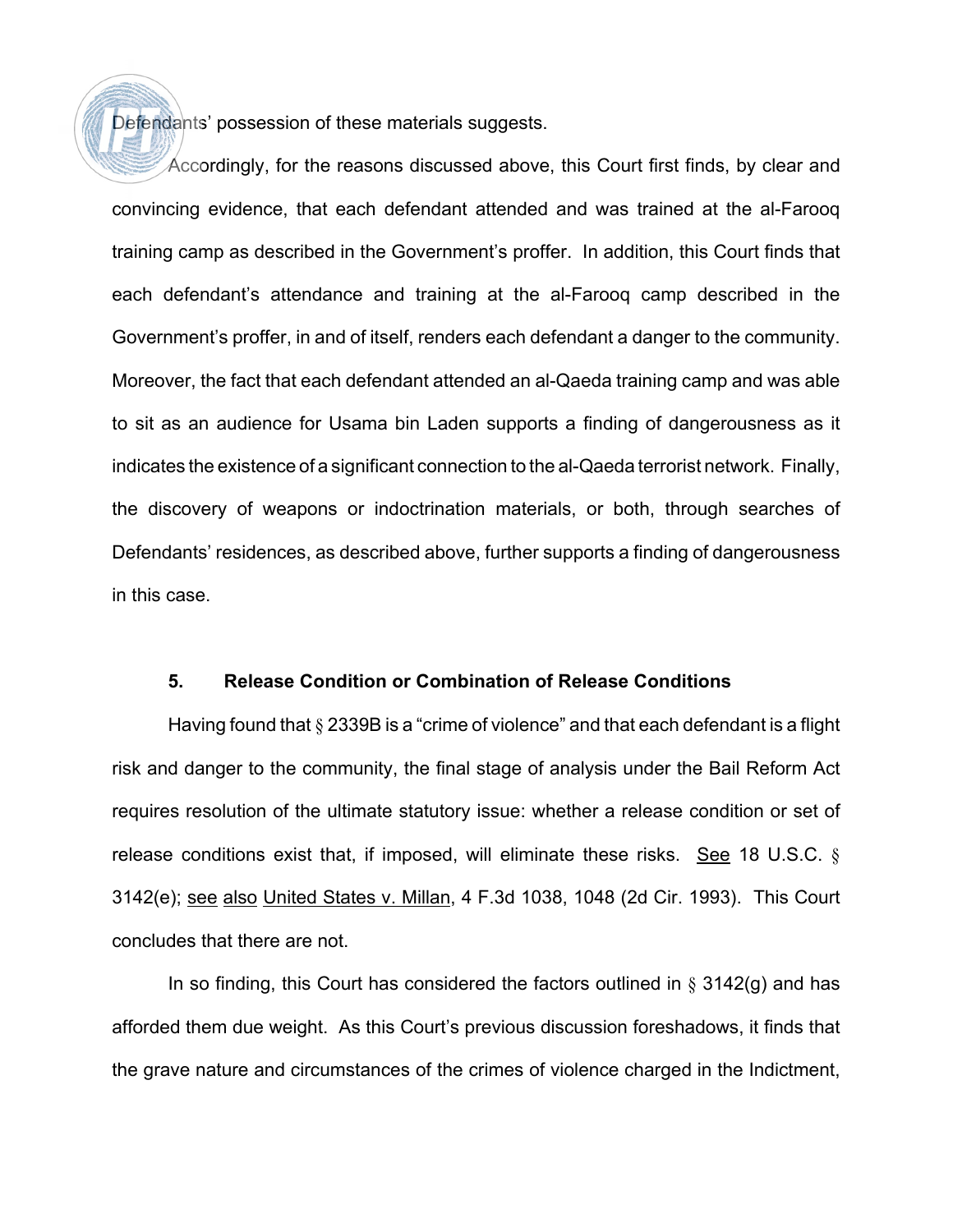the considerable weight of the Government's proffered evidence against each defendant, and the nature and seriousness of the danger to the community that each defendant poses by virtue of his attendance and training at al-Qaeda's al-Farooq terrorist training camp, lead to the impregnable conclusion that no release condition or combination of release conditions set forth in § 3142(c), or otherwise, could assure Defendants' future appearance or the safety of the community. Cf. 18 U.S.C.  $\S$  3142(g)(1),(2) and (4).

In reaching this conclusion, this Court has considered each individual defendants' personal history and characteristics. See 18 U.S.C.  $\S 3142(g)(3)$ . Each defendant shares the common factors of being a United States citizen, having long-standing ties to Lackawanna, NY, having family and friends living in and around Western New York, and having no significant criminal history.<sup>19</sup> Each also possesses individual characteristics that this Court has considered.

This Court has weighed the fact that Defendant Goba is regarded as a leader of the Yemeni community in Lackawanna, NY, and is involved in the daily practice of teaching language and religion to children in his community. (Det. Hr'g. Tr. at 186; OA Tr. at 118.) Defendant Goba is married and his wife is expecting their first child. (OA Tr. at 118.) Moreover, this Court acknowledges that Defendant Goba is in good physical and mental condition and is not a drug or alcohol user. (Det. Hr'g. Tr. at 187, 189; OA Tr. at 125.)

This Court is also cognizant of the fact that Defendant Al-Bakri is married, although his wife currently resides in Bahrain, and that he is only twenty-two years old. (Det. Hr'g. Tr. at 80, 314; OA at 148.) Defendant Al-Bakri has no prior arrests and is not a drug user.

 $19$ This Court notes that the existence of a criminal history or record of violence or dangerousness is not necessary to support pretrial detention. See LaFontaine, 210 F.3d at 134; see also United States v. Rodriguez, 950 F.2d 85, 89 (2d Cir. 1991)(noting that while a prior record of violence eases the government's burden of showing dangerousness, it is not essential).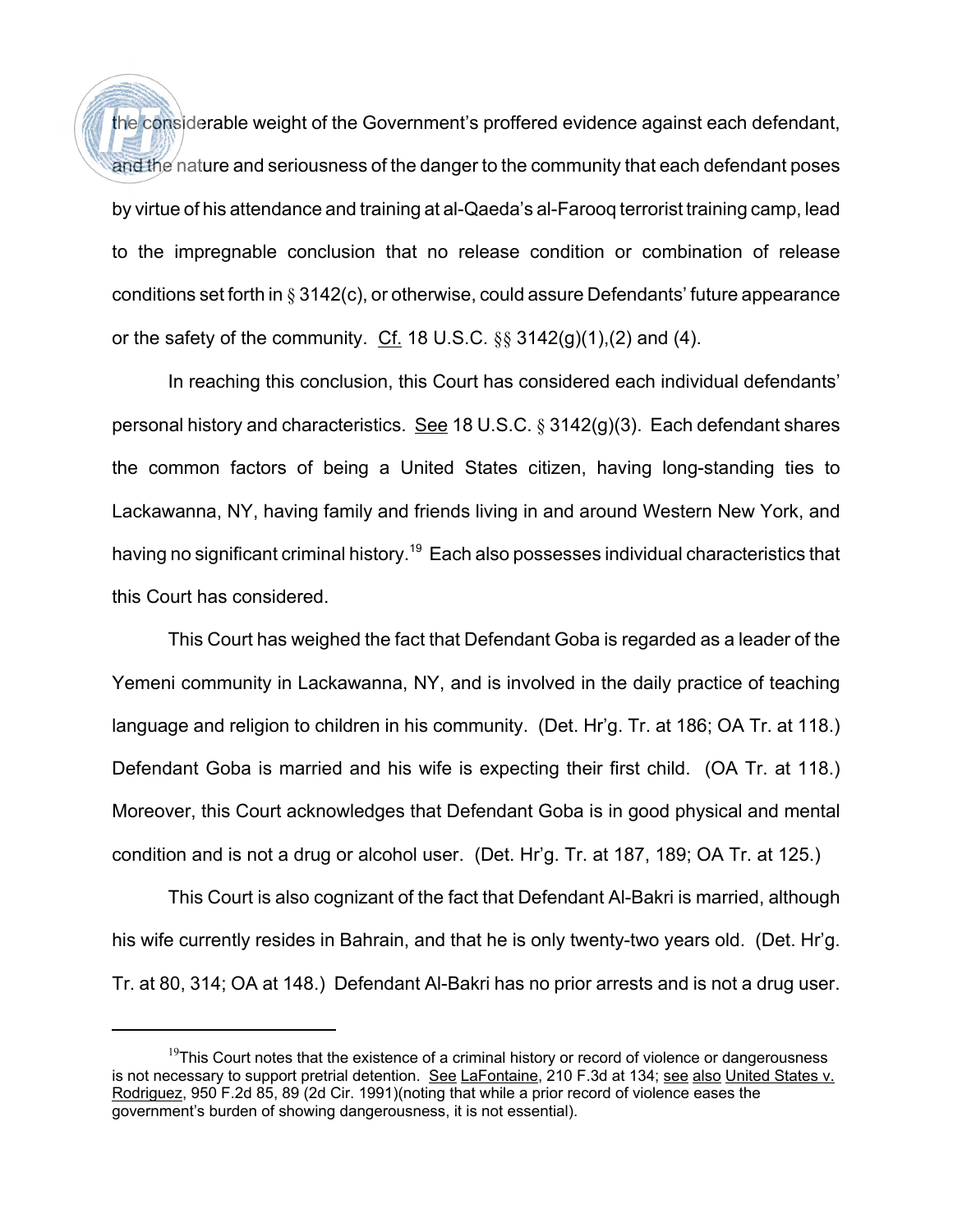(OA Tr. at 148.)

Moreover, this Court has considered that Defendant Taher is twenty-four years old and was fairly steadily employed prior to his arrest. (Det. Hr'g. Tr. at 248-49, 274, 276, 284, 531.) He is married under the Muslim faith to one Nicole Frick, and together, they have a three-year-old son. (Det. Hr'g. Tr. at 275, 532; OA Tr. at 70.) Defendant Taher lives part-time with his mother and part-time with Ms. Frick. (Det. Hr'g. Tr. at 274, 284.) He has been arrested twice, but has no criminal convictions, and he does not use alcohol or drugs. (Det. Hr'g. Tr. at 278.)

Finally, this Court recognizes that Defendant Mosed is twenty-four years old, is married, and lives with his wife and son in an apartment in Lackawanna, NY (Det. Hr'g. Tr. at 218-19; OA Tr. at 66, 136.) He, along with his three brothers and two sisters, helps take care of his mother, who suffers from mental health difficulties. (Det. Hr'g. Tr. at 219.) Defendant Mosed is an avid sports fan and was enrolled at Erie Community College prior to his arrest. (Det. Hr'g. Tr. at 221; OA Tr. at 66.)

Nonetheless, this Court finds that each individual defendant's background is significantly outweighed by the risk of flight and danger to the community that each poses as a result of his demonstrated ability to live abroad for an extended period of time and by his attendance and training at al-Qaeda's al-Farooq terrorist training camp.

In light of these facts, the inescapable conclusion is that no set of release conditions will adequately guard against the inherent risks that each defendant presents. In this Court's view, the electronic surveillance suggested by defense counsel (OA Tr. at 151-52) is simply insufficient. Cf. United States v. Orena, 986 F.2d 628, 632-33 (2d Cir. 1993). Here, defending against the danger that each of these four men present would require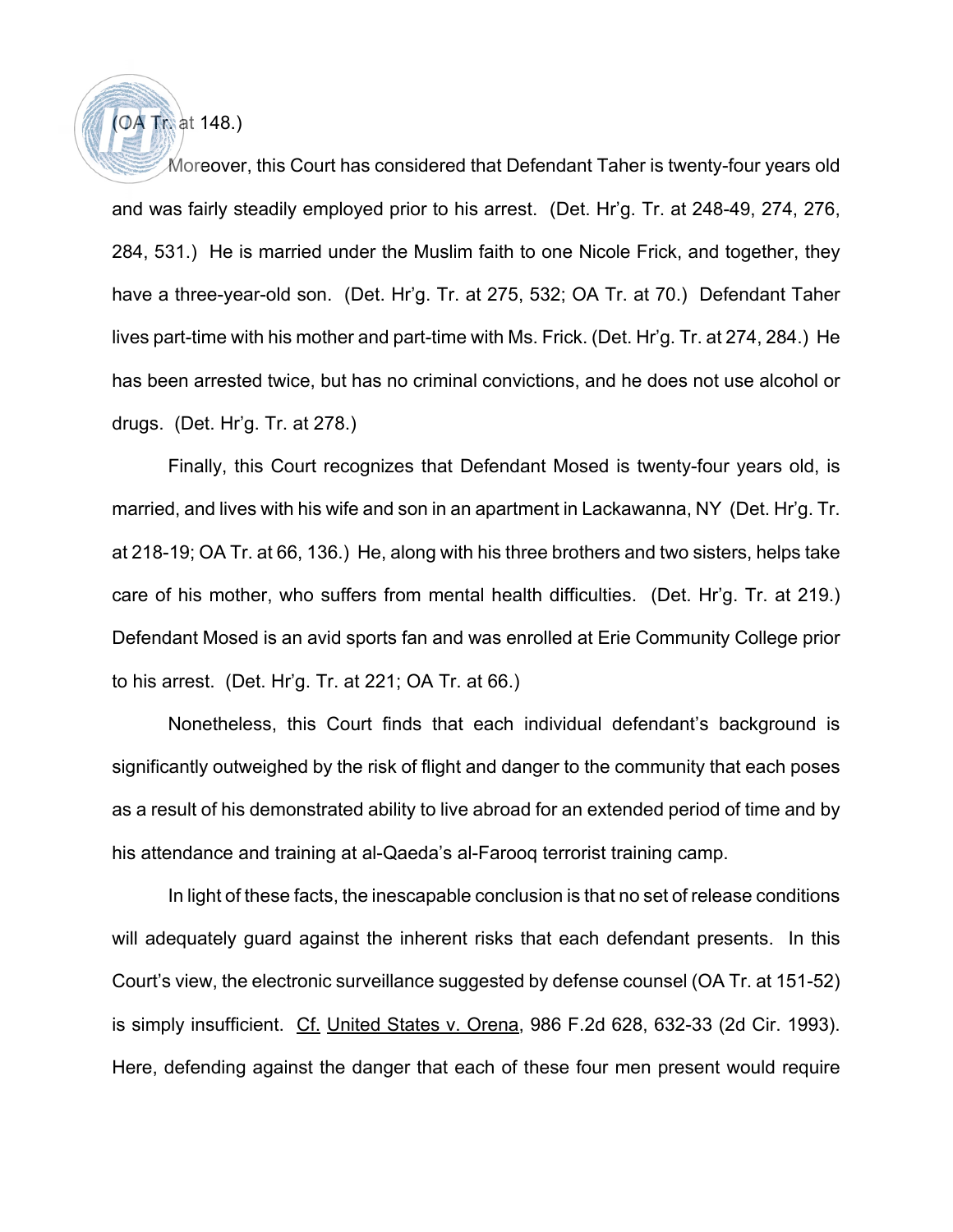institution of four replica detention facilities, a measure not required by the caselaw. See Millan, 4 F.3d at 1049 ("Home detention and electronic monitoring at best elaborately replicate a detention facility without the confidence of security such a facility instills.")(quoting United States v. Gotti, 776 F.Supp. 666, 672 (E.D.N.Y. 1991)(internal quotations omitted)). Thus, Defendants' future appearance and the safety of the community can only be reasonably assured by Defendants' continued pretrial detention.

Accordingly, after due consideration of the factors to be considered in  $\S 3142(g)$  and the release conditions outlined in § 3142(c), this Court finds that Defendants' current pretrial detention shall be maintained.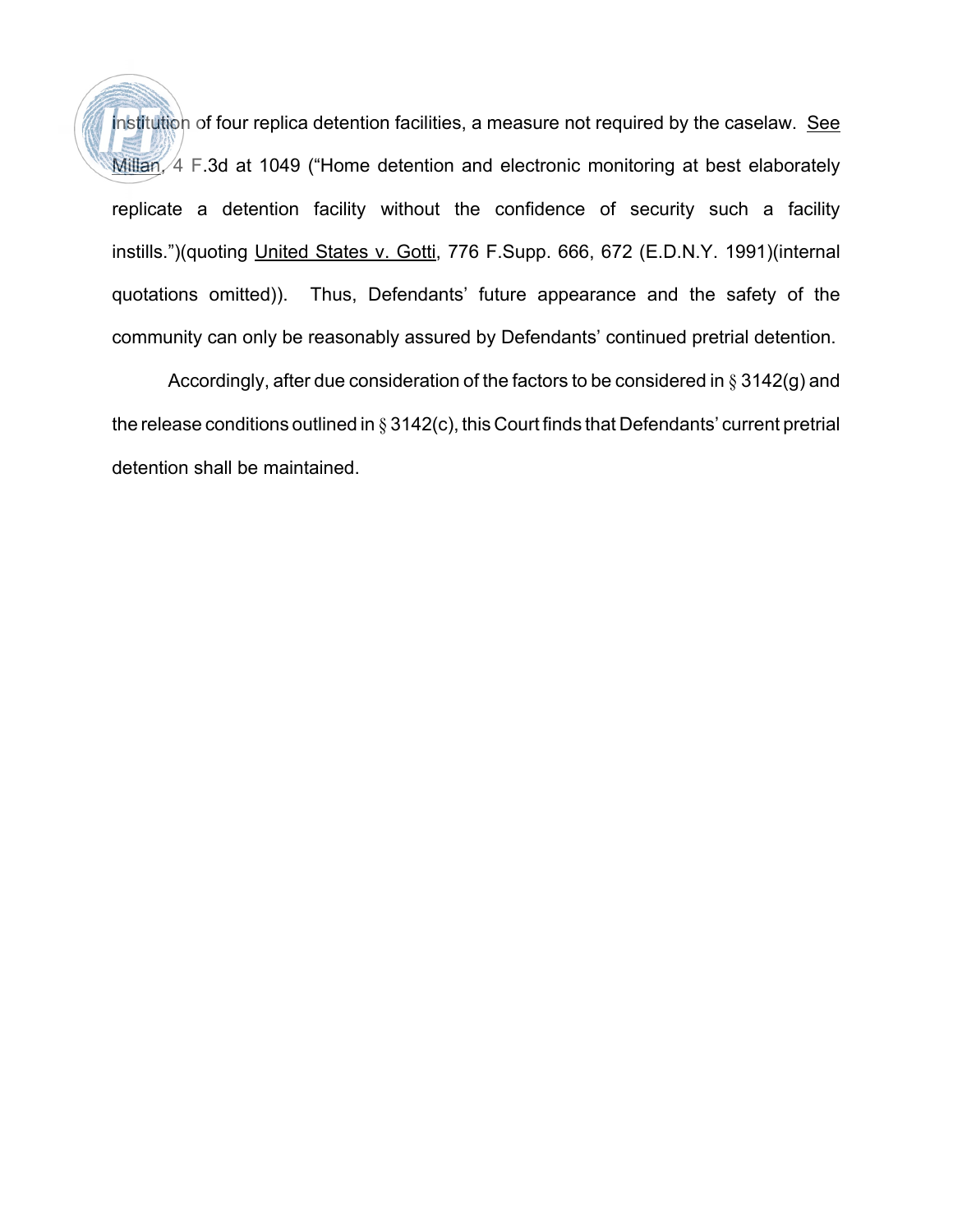

# **IV. CONCLUSION**

In conclusion, I find the following: (1) that the Government's presentation by proffer

with evidence before Judge Schroeder satisfied the requirements of the Bail Reform Act,

(2) that 18 U.S.C. § 2339B is a "crime of violence" as that phrase is defined in 18 U.S.C.

§ 3156(a)(4)(B), and (3) that no release condition or combination of release conditions

could be imposed to eliminate the risk that Defendants may flee the District or the danger

that Defendants pose to the community. Accordingly, Defendants' Motions for Revocation

of Judge Schroeder's Detention Order are denied.<sup>20</sup>

#### FACTUAL BASIS

5. The defendant and the government agree to the following facts, which form the basis for the entry of the plea of guilty for this defendant including relevant conduct:

a.) In approximately early April, 2001, defendant FAYSAL GALAB, along with codefendants YAHYA GOBA, SHAFAL MOSED, YASEIN TAHER, MUKHTAR AL-BAKRI, SAHIM ALWAN, and others, agreed to attend a military-type training camp located in the country of Afghanistan. The defendant knew, prior to departing the United States, that the planned trip was illegal.

On April 28, 2001, defendant GALAB, together with codefendants SHAFAL MOSED and YASEIN TAHER, commenced their trip to the al Farooq terrorist training camp. The defendants traveled from Buffalo, New York to JFK International Airport located on Long Island, New York, and there boarded Pakistan International Airline's Flight Number 712Y bound for Lahore, Pakistan. The defendants arrived in Lahore, Pakistan on or about April 29, 2001.

After spending several days in Lahore, defendants GALAB, MOSED and TAHER traveled to Quetta, Pakistan, where they stayed at a guest house believed to be associated with Usama bin Ladin and the al Qaeda terrorist organization. The next day, the defendants traveled to Kandahar, Afghanistan, where they again stayed at a guest house associated with al Qaeda terrorist organization. While at the Kandahar guest house, the defendant viewed a movie or videotape on a number of subjects, including the conflicts in Bosnia and Chechnya. The staff at the Kandahar guest house also sold the defendant the uniform to be worn

 $20$  Defendant Galab pled guilty to a Superceding Information after this Court's present Decision and Order was substantially completed, but prior to its issuance. Thus, this Court did not consider the substantive information revealed in Defendant Galab's plea agreement in relation to the issues presented herein. This Court notes, however, that the following factual basis outlined in the plea agreement significantly supports this Court's finding that pretrial detention is necessary in this case: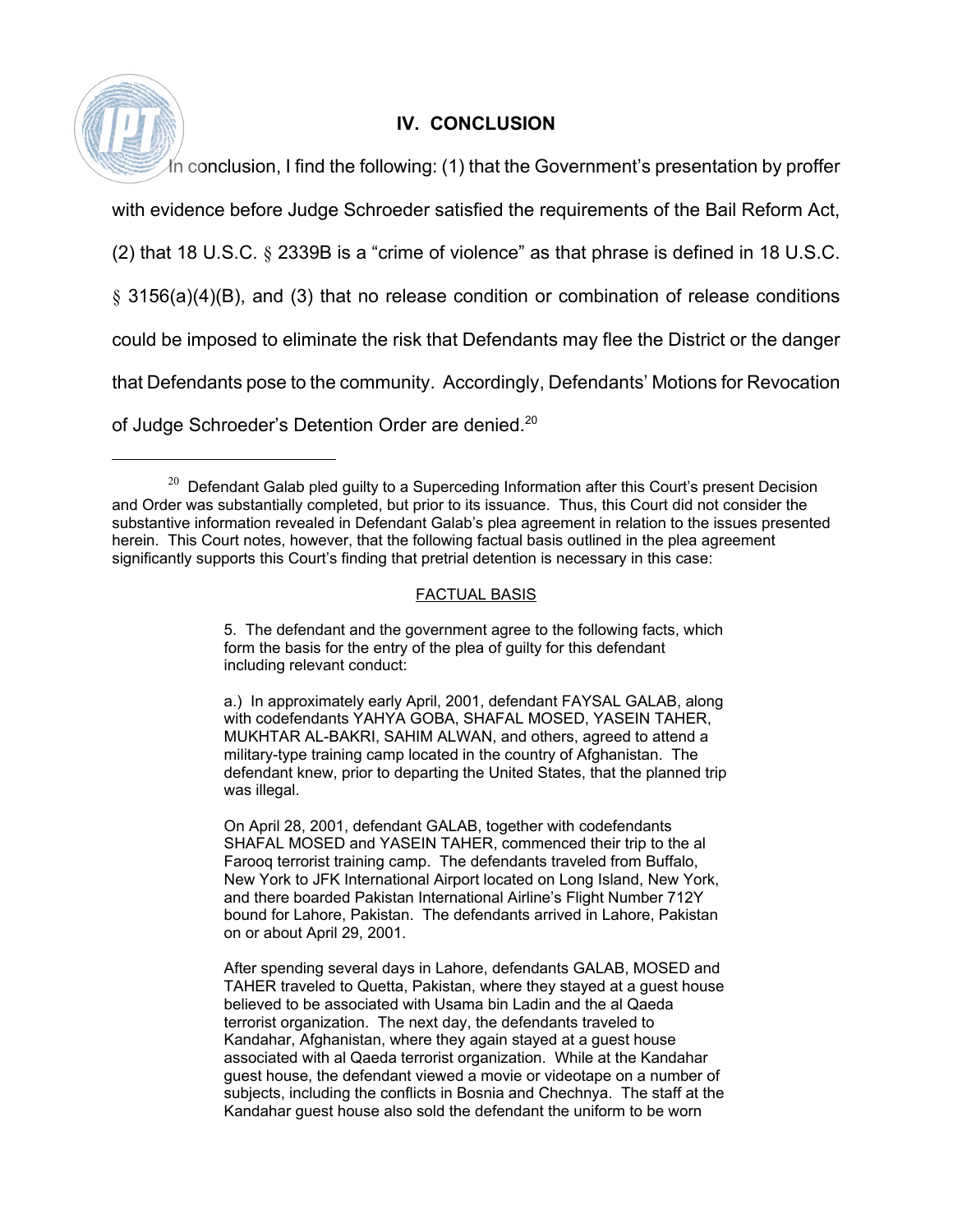

during his time at the al Farooq training camp.

Approximately four days after their arrival in Kandahar, defendants GALAB, MOSED and TAHER traveled to the al Farooq training camp associated with Usama bin Ladin and the al Qaeda terrorist organization. Over a period of time consisting of the next several weeks, the defendants, while at the al Farooq training camp, worked under the direction and control of members of the al Qaeda organization, and received and took orders from instructors at the camp. Among other things, the defendants received training and instruction in the use of weapons, during which time the defendants were shown how to assemble and fire a number of firearms, including a Kalishnikov, 9mm handgun, rifle, M16 automatic rifle, and a rocket propelled grenade launcher. All persons at the camp, including defendants GALAB, MOSED and TAHER, were also required on a periodic basis to perform guard duty for the camp. The defendant also received instruction and training on the other military-type subjects consisting of explosives, and tactics.

Approximately three weeks after defendants GALAB, MOSED and TAHER arrived at the al Farooq training camp, the head of the al Qaeda terrorist organization, Usama bin Ladin, appeared and spoke to all persons at the camp. By the time of this visit by Usama bin Ladin, defendants GOBA, ALWAN, and AL-BAKRI had also arrived at the al Farooq camp, and were receiving the same weapons training that defendants GALAB, MOSED, and TAHER had received. Among other things, Usama bin Ladin spoke at either this speech or an earlier speech of attacking America, and stated that 50 men were on a mission to attack America. Usama bin Ladin also claimed responsibility for attacking American embassies on the continent of Africa.

Defendant GALAB left the al Farooq training camp before completing all of the training that was available. On June 27, 2001, defendants GALAB, MOSED, and TAHER left the country of Pakistan and returned to JFK airport in New York on that same day. Within a few days of GALAB's subsequent return to Buffalo, New York, defendant ALWAN approached GALAB and informed GALAB that he (ALWAN) had been contacted by a member of the FBI regarding his trip overseas. ALWAN stated to GALAB that he (ALWAN) had falsely told the FBI that he did not travel to Afghanistan, and further told GALAB that, if approached by the FBI, he should lie to the FBI regarding his travel overseas. Defendant ALWAN repeated this statement to GALAB two more times in the months following this initial instruction.

Defendant ALWAN further told defendant GALAB that on one occasion, ALWAN personally met with Usama bin Ladin while ALWAN was in Kandahar. ALWAN told GALAB that bin Ladin asked ALWAN whether anyone in America is willing to die for the cause.

The parties agree that on August 20, 1998, President William Clinton issued Executive Order 13099, which amended the Annex to Executive Order 12947 by adding Usama bin Ladin and al Qaeda to the list of specially designated terrorists. The parties further agree that Executive Order 13099 prohibited transactions by United States persons with